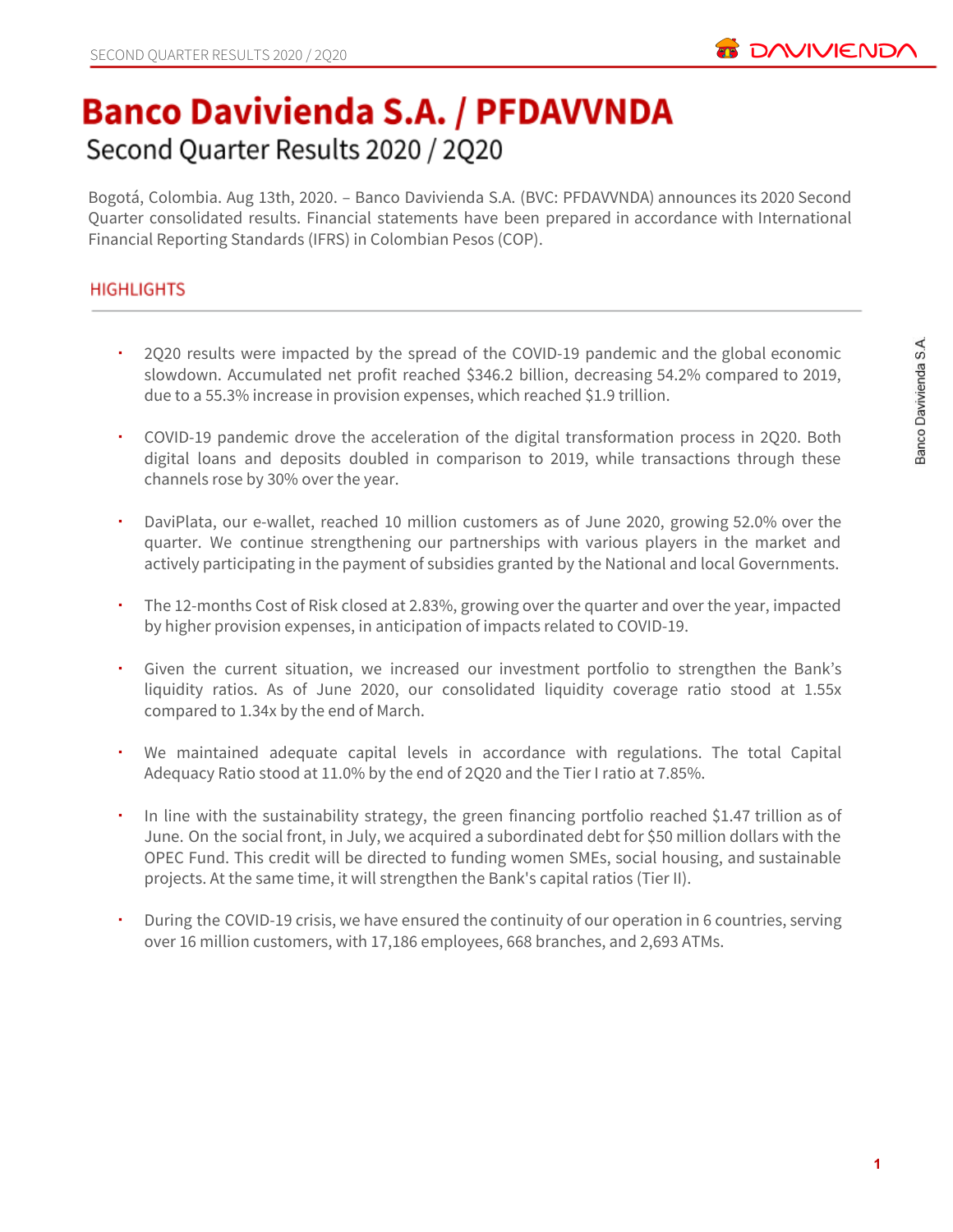# **ECONOMIC ENVIRONMENT COLOMBIA**

The lockdowns enacted in response to COVID-19 drove the world economy to its worst recession in history. In 2Q20, the U.S. and the Euro Zone recorded a 9.5% and 12.1% annual GDP decline, while China experienced a 3.2% yearly growth, following a 6.8% drop in the first quarter of the year.

During the second quarter, the average Brent oil price fell to USD \$29.69 due to the severe reduction in global demand following lockdowns and the initial reluctance of Russia and Saudi Arabia to reach an agreement regarding production cuts. As economies reopened, oil prices rebounded to levels slightly above USD \$40 per barrel.

Meanwhile, the Economy Monitoring Indicator (ISE) shows that the Colombian economy contracted by an average of 18.6% between April and May. Although specific indicators revealed that this downward trend is easing as of June, this has been the most significant GDP drop ever recorded in Colombia.

To contain the damaging impact caused by Covid-19, the National Government declared an economic emergency. Under this provision, a new program known as the Formal Employment Support Program (PAEF) was created to help companies pay up to 50% of each employee's minimum wage. The program benefits employers able to prove that they have maintained employment levels during the crisis. Furthermore, an unconditional cash transfer program, known as Solidarity Income, was approved.

In terms of monetary policy, the Central Bank of Colombia continued to pursue its strategy of gradual policy rate cuts, which has been implemented since its March 27th meeting. In April, May, and June, the policy rate was reduced by 50 bps bringing the rate to 2.75% by the end of the first half of 2020.

The COP/USD exchange rate averaged \$3,845.8 in the second quarter of the year, exceeding the average for the first three months of 2020. However, the COP appreciated throughout the quarter, closing at \$3,758.9 on June 30th, following an increase in oil prices as mentioned above and a less turbulent international environment relative to the turmoil recorded between mid-March and early April.

Three main developments marked the fiscal scene. Fitch rating agency reduced Colombia's credit risk rating from BBB to BBB- with a negative outlook. The rating agency's concerns stem from a sharp rise of public debt, potential obstacles to pass needed fiscal reforms aimed at reducing it, and the lower expectations of economic growth in the coming years.

In addition, the Fiscal Rule Advisory Committee decided to invoke the suspension clause of the fiscal rule for 2020 and 2021, committing to return to a deficit trajectory consistent with the standards established in the Fiscal Rule as of 2022. Finally, the Ministry of Finance published the Medium-Term Fiscal Framework on June 26th, projecting an increase in the fiscal deficit target estimated for this year (2.2%) to 8.2%.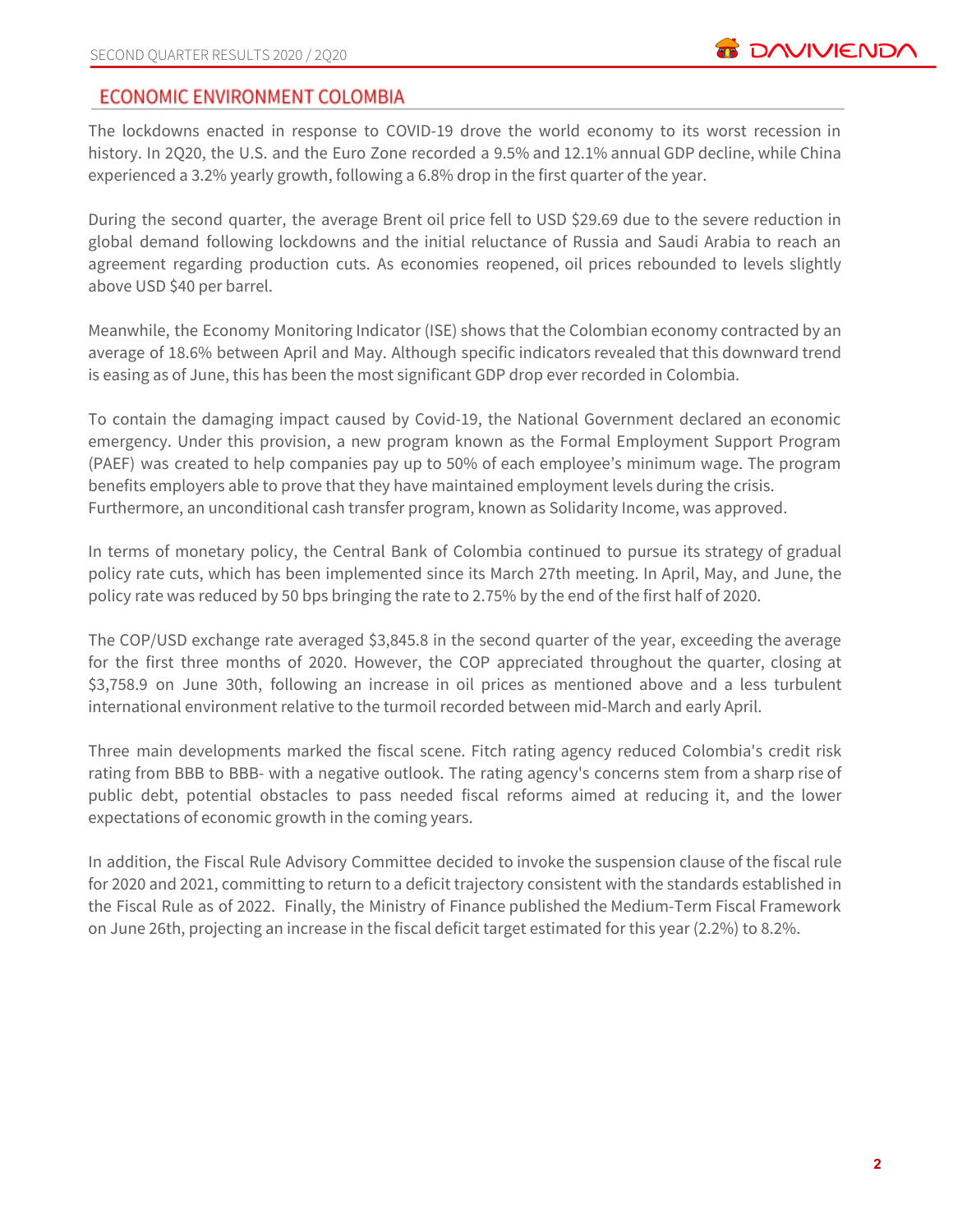# ECONOMIC ENVIRONMENT CENTRAL AMERICA

The first cases of COVID-19, in Central America, were recorded in March. That same month, countries started to implement measures to contain the disease spread, which resulted in an adverse economic balance, reflected in the economic slowdown recorded in the first quarter of the year for the region.

The Gross Domestic Product fell by 1.5% year-over-year in Honduras, the most affected country, followed by a 0.4% annual growth in Panama and a 0.8% yearly increase in Costa Rica and El Salvador.

The service industries were the most harmed in the region, particularly tourism, restaurants, education, and trade. These results were partially offset by the performance of agricultural activities in most countries and the manufacturing industry in Costa Rica, mainly of medical supplies, which showed the highest resilience in the first quarter of the year.

Annual contractions of economic activity were more significant in April and May. According to the IMAE-IVAE indexes, economic activity in Honduras went down by 13.6% on average for these two months, while it fell by 15,3% in El Salvador, and 7,1% in Costa Rica. Each country resorted to different restriction schemes to prevent the spread of COVID-19, the most severe being those enacted in El Salvador, Honduras, and Panama, as opposed to the Costa Rican model.

In line with declining economic activity, inflation in the region slowed down. The average annual inflation in Costa Rica for the second quarter of 2020 was 0.6%, while in El Salvador it was -0.74% and in Honduras 2.76%. Panama's last inflation report was published at the end of March and showed an average inflation of -0.15% for the first quarter of the year.

In Costa Rica, low and stable inflation enabled the Central Bank to continue its growth-oriented policy to counteract the economic slowdown. In this sense, the monetary policy rate was slashed to 0.75% in June to provide an unprecedented stimulus since the Central Bank adopted the inflation-targeting framework. In Honduras, the monetary policy rate remained at 4.50% during 2Q20, but it was reduced to 3.75% in early August.

The Costa Rican Colon averaged ₡573.66 during the second quarter of the year and accumulated a 1.78% depreciation relative to the end of 2019. In Honduras, the Lempira recorded an accumulated depreciation of 0.32% at the end of the second quarter, and it averaged L24.97 between April and June.

Finally, Fitch downgraded Costa Rica's risk rating from "B+" to "B" in May and Standard & Poor's from "B+" to "B" in June. On the other hand, Standard & Poor's revised Panama's outlook to negative, as Fitch did the same for El Salvador's perspective, and Moody's for Costa Rica's outlook. The former is mainly attributed to a limited capacity of response to the current crisis in some countries.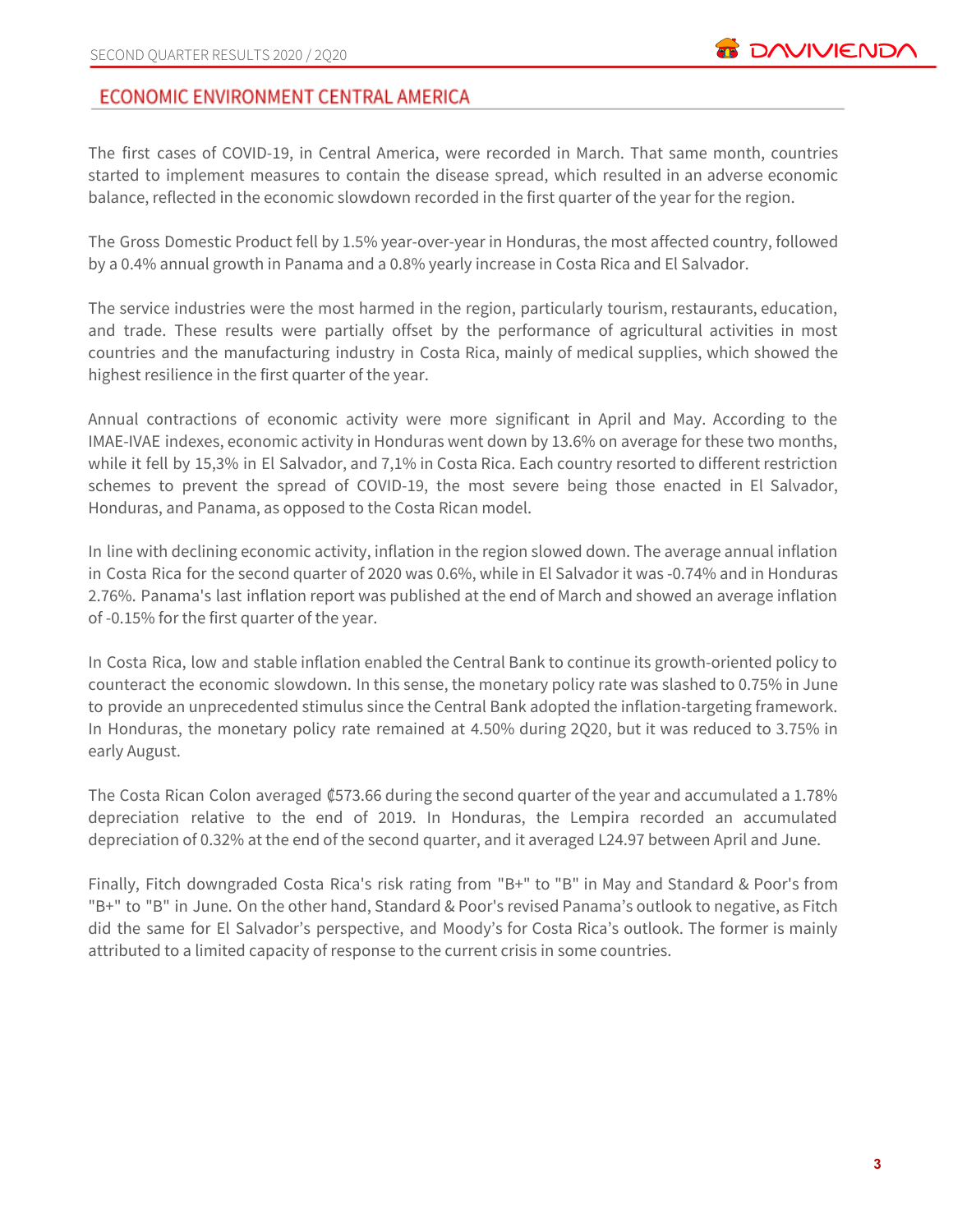# **MAIN CONSOLIDATED FIGURES:**

# **Statement of Financial Condition**

| (COP billion)                       |                |                |                | % Chg. |            |
|-------------------------------------|----------------|----------------|----------------|--------|------------|
| <b>Assets</b>                       | <b>Jun. 19</b> | <b>Mar. 20</b> | <b>Jun. 20</b> | Q/Q    | <b>Y/Y</b> |
| Cash and Interbank Funds            | 10,643         | 12,661         | 13,664         | 7.9    | 28.4       |
| Investments                         | 11,864         | 14,070         | 16,114         | 14.5   | 35.8       |
| Gross Loan Portfolio                | 91,266         | 109,422        | 109,543        | 0.1    | 20.0       |
| Loan Loss Reserves                  | $-4,206$       | $-4,617$       | $-5,058$       | 9.6    | 20.3       |
| Property, Plant and Equipment       | 1,839          | 1,807          | 1,760          | $-2.6$ | $-4.2$     |
| <b>Other Assets</b>                 | 4,809          | 6,283          | 6,125          | $-2.5$ | 27.4       |
| <b>Total Assets</b>                 | 116,214        | 139,625        | 142,148        | 1.8    | 22.3       |
|                                     |                |                |                |        |            |
| <b>Liabilities</b>                  |                |                |                |        |            |
| Repos and Interbank Liabilities     | 2,631          | 469            | 3,585          | 100.0  | 36.3       |
| <b>Demand Deposits</b>              | 38,167         | 49.416         | 51.928         | 5.1    | 36.1       |
| <b>Term Deposits</b>                | 34,188         | 37,383         | 36,373         | $-2.7$ | 6.4        |
| <b>Bonds</b>                        | 11,167         | 13,377         | 13,208         | $-1.3$ | 18.3       |
| Credits                             | 12,083         | 19,098         | 17,758         | $-7.0$ | 47.0       |
| <b>Other Liabilities</b>            | 6,124          | 6,976          | 6,394          | $-8.3$ | 4.4        |
| <b>Total Liabilities</b>            | 104,360        | 126,720        | 129,246        | 2.0    | 23.8       |
|                                     |                |                |                |        |            |
| <b>Equity</b>                       |                |                |                |        |            |
| Non-controlling Interest            | 96             | 146            | 133            | $-9.0$ | 38.8       |
| Equity                              | 11,759         | 12.760         | 12,769         | 0.1    | 8.6        |
| <b>Total Equity</b>                 | 11,854         | 12,905         | 12,902         | 0.0    | 8.8        |
| <b>Total Liabilities and Equity</b> | 116,214        | 139,625        | 142,148        | 1.8    | 22.3       |

| <b>Income Statement</b>         | <b>Quarterly Figures</b> |             |             | % Chg.   |            | <b>Accum. Figures</b> | % Chg.         |            |
|---------------------------------|--------------------------|-------------|-------------|----------|------------|-----------------------|----------------|------------|
| (COP billion)                   | <b>2Q19</b>              | <b>1Q20</b> | <b>2Q20</b> | Q/Q      | <b>Y/Y</b> | <b>Jun. 19</b>        | <b>Jun. 20</b> | <b>Y/Y</b> |
| Interest Income                 | 2,611                    | 2,815       | 3,047       | 8.2      | 16.7       | 5,258                 | 5,862          | 11.5       |
| Loans                           | 2,371                    | 2,695       | 2,720       | 0.9      | 14.7       | 4,753                 | 5,415          | 13.9       |
| Investments                     | 211                      | 90          | 303         | 100.0    | 43.5       | 450                   | 393            | $-12.7$    |
| Other Income                    | 28                       | 31          | 24          | $-21.9$  | $-15.0$    | 55                    | 54             | $-0.2$     |
| <b>Financial Expenses</b>       | 995                      | 1,063       | 1,074       | 1.1      | 7.9        | 1,945                 | 2,137          | 9.9        |
| <b>Gross Financial Margin</b>   | 1,616                    | 1,752       | 1,973       | 12.6     | 22.1       | 3,313                 | 3,725          | 12.4       |
| <b>Net Provision Expenses</b>   | 620                      | 885         | 979         | 10.6     | 57.8       | 1,200                 | 1,865          | 55.3       |
| <b>Net Interest Margin</b>      | 995                      | 867         | 994         | 14.6     | $-0.1$     | 2,113                 | 1,861          | $-11.9$    |
| Operating Income                | 345                      | 314         | 279         | $-11.1$  | $-19.2$    | 656                   | 593            | $-9.6$     |
| <b>Operating Expenses</b>       | 892                      | 981         | 1,039       | 6.0      | 16.5       | 1,760                 | 2,020          | 14.8       |
| <b>Exchange and Derivatives</b> | $-15$                    | 132         | -90         | $-100.0$ | $-100.0$   | -14                   | 42             | 100.0      |
| Other Income and Expenses, net  | 18                       | $-17$       | $-20$       | $-17.0$  | $-100.0$   | 2                     | $-36$          | $-100.0$   |
| <b>Income Before Taxes</b>      | 451                      | 316         | 124         | $-60.8$  | $-72.5$    | 996                   | 440            | $-55.9$    |
| Income Tax                      | 89                       | 91          | 2           | $-97.4$  | $-97.4$    | 241                   | 93             | $-61.3$    |
| <b>Net Profit</b>               | 362                      | 225         | 122         | $-45.9$  | $-66.4$    | 755                   | 346            | $-54.2$    |

**B** DAVIVIENDA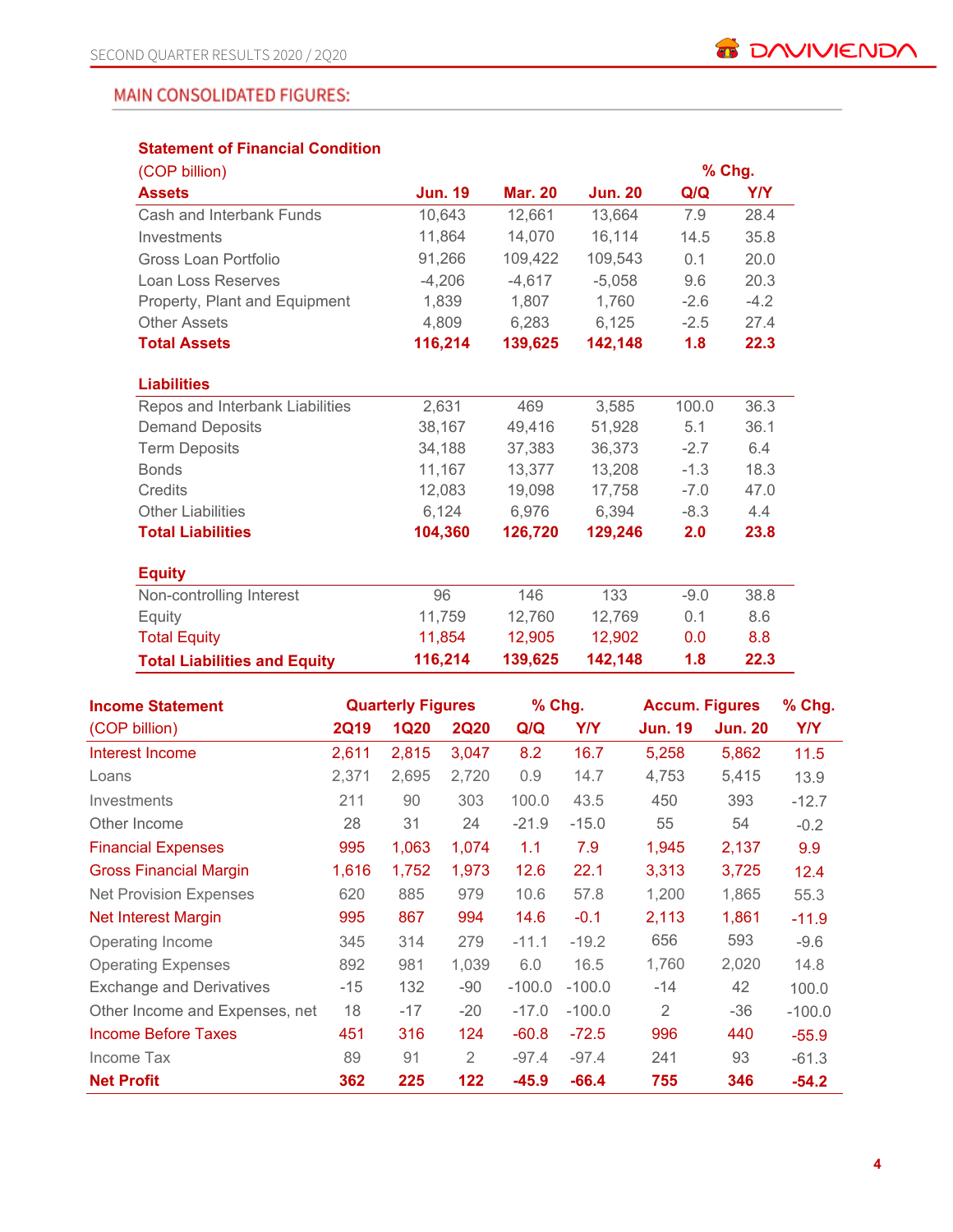# **MAIN RATIOS**

|                           |             |             |             |                 | <b>Bps. Chg</b> |  |
|---------------------------|-------------|-------------|-------------|-----------------|-----------------|--|
| <b>12 Months</b>          | <b>2Q19</b> | <b>1Q20</b> | <b>2Q20</b> | Q/Q             | Y/Y             |  |
| <b>NIM</b>                | 6.52%       | 6.28%       | 6.29%       | 1               | $-23$           |  |
| Cost of Risk              | 2.46%       | 2.50%       | 2.83%       | 32              | 37              |  |
| Cost-to-Income            | 46.0%       | 46.5%       | 47.3%       | 75              | 128             |  |
| <b>ROAE</b>               | 12.6%       | 10.7%       | $8.6\%$     | 217             | $-404$          |  |
| ROAA                      | 1.30%       | 1.08%       | 0.84%       | $-24$           | -46             |  |
|                           |             |             |             | <b>Bps. Chg</b> |                 |  |
| <b>Annualized Quarter</b> | <b>2Q19</b> | <b>1Q20</b> | <b>2Q20</b> | Q/Q             | Y/Y             |  |

| <b>2Q19</b> | 1Q20     | <b>2Q20</b> | Q/Q    | Y/Y  |
|-------------|----------|-------------|--------|------|
| 6.46%       | 6.11%    | 6.39%       | 29     | -7   |
| 2.72%       | $3.24\%$ | 3.58%       | 34     | 86   |
| 45.7%       | 45.1%    | 48.7%       | 360    | 303  |
| $12.4\%$    | $7.0\%$  | $3.8\%$     | $-326$ | -868 |
| $1.27\%$    | $0.69\%$ | 0.35%       | $-34$  | -92  |
|             |          |             |        |      |

# **COVID-19 RESPONSE**

The Bank continued with the strategy mentioned in the first quarter of the year, focusing on the business continuity through robust risk management paying special attention to the evolution of liquidity, capital ratios and credit risk. Likewise, the Bank continued offering financial support to its customers through relief measures and different actions aimed to assist them under the current circumstances. The Bank has dedicated resources to guarantee the operation's continuity and protect the life and health of its employees and their families.

We will continue to closely follow the evolution of macroeconomic conditions and analyze the impacts on the business of the potential scenarios, which will depend mainly on the social isolation duration and how the economic rebound takes place at a local and global level.

# DIGITAL TRANSFORMATION

Our e-wallet, DaviPlata, reached 10 million customers by the end of June, rising 52% relative to March and adding 3.4 million customers during this period. Through DaviPlata, we have been able to participate actively in the distribution of more than 5.3 million subsidies granted by the government to Colombians during the COVID-19 crisis.

The bank's ongoing progress in digital transformation resulted in a higher number of digital customers, reaching 81% as of June 2020 compared to the 70% recorded last year. In Colombia, the corresponding figure was 84% and in Central America 45%. The number of digital customers increased 70% annually in the local operation and 30% in the international subsidiaries.

In Colombia, total digital loans and deposits increased by 91% and 111%, reaching an outstanding amount of \$2.4 trillion and \$1.3 trillion. As of June, digital loan products comprised 9.6% of the consumer portfolio, 3.1 pps higher than the figure recorded in June 2019. During the quarter, the most significant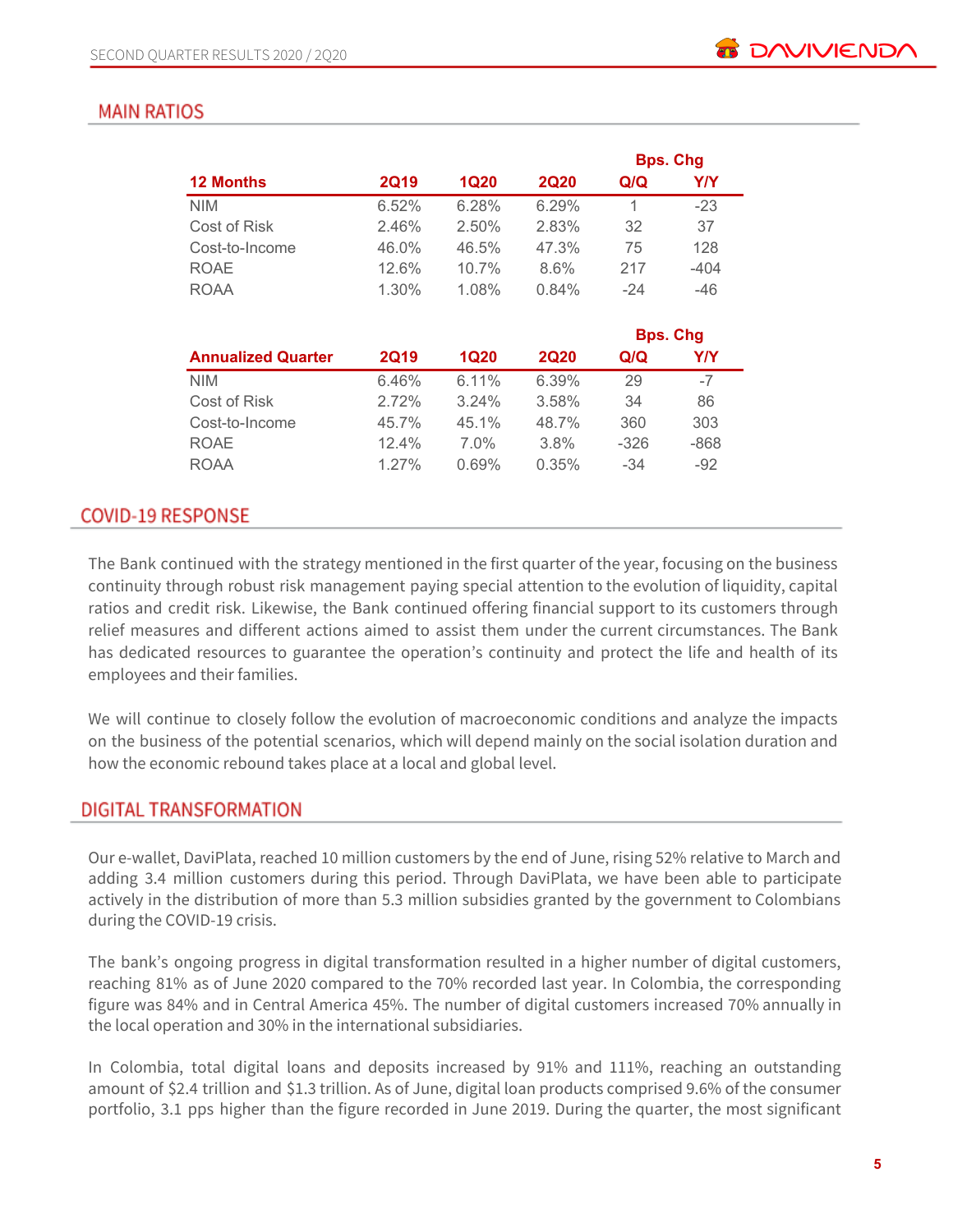growth was registered by the Personal Mobile Loan product, where we started to disburse resources to self-employed customers with a coverage ratio of 80% by the National Guarantees Fund. Savings Accounts and Term Deposits exhibited the most significant growths among deposit products, increasing 21% and 25%.

In 2Q20 sales through digital channels accounted for 43% of total sales, compared to one year earlier when 34% of sales were digital and to two years ago when all purchases were made through physical channels. Digital channels have also gained ground in terms of transactionality increasing by 30% annually, while the number of branches continued its downward trend standing at 668 branches as of June 2020.

# STATEMENT OF FINANCIAL CONDITION

#### Assets

|                               | <b>Consolidated</b><br>(COP Billion) |                         |                         |          |            | Colombia<br>(COP Billion) | <b>International</b><br>(USD Million) |        |                |             |      |
|-------------------------------|--------------------------------------|-------------------------|-------------------------|----------|------------|---------------------------|---------------------------------------|--------|----------------|-------------|------|
|                               |                                      |                         |                         | $%$ Chg. |            | $%$ Chq.                  |                                       |        | $%$ Chg.       |             |      |
| <b>Assets</b>                 |                                      |                         | Jun. 19 Mar. 20 Jun. 20 | Q/Q      | <b>Y/Y</b> | <b>Jun. 20</b>            | Q/Q                                   | Y/Y    | <b>Jun. 20</b> | Q/Q Y/Y     |      |
| Cash and Interbank Funds      | 10.643                               | 12.661                  | 13.664                  | 7.9      | 28.4       | 5.890                     | 7.4                                   | 0.7    | 2.070          | 16.9 38.4   |      |
| Investments                   | 11.864                               | 14.070                  | 16.114                  | 14.5     | 35.8       | 12.187                    | 17.7                                  | 28.4   | 1.387          | 11.8 20.1   |      |
| Gross Loans Portfolio         | 91.266                               |                         | 109.422 109.543         | 0.1      | 20.0       | 87.167                    | 2.8                                   | 19.5   | 5.957          | $-1.8$ 4.3  |      |
| Loan Loss Reserves            | $-4.206$                             | $-4.617$                | $-5.058$                | 9.6      | 20.3       | $-4.396$                  | 10.8                                  | 18.5   | $-176$         | 10.3 13.7   |      |
| Property, Plant and Equipment | 1.839                                | 1.807                   | 1.760                   | $-2.6$   | $-4.2$     | 1.250                     | $-0.2$                                | $-9.1$ | 136            | $-0.5 -5.9$ |      |
| <b>Other Assets</b>           | 4.809                                | 6.283                   | 6.125                   | $-2.5$   | 27.4       | 4.782                     | $-2.0$                                | 32.0   | 230            | 0.7         | 4.0  |
| <b>Total Assets</b>           |                                      | 116.214 139.625 142.148 |                         | 1.8      | 22.3       | 106.880                   | 3.9                                   | 19.3   | 9.603          | 3.5         | 12.0 |

# Q/Q Performance:

Assets reached \$142.1 trillion, growing 1.8% over the quarter. Assets grew 4.0%, excluding the impact of COP appreciation during the quarter (7.36%).

Cash and interbank funds closed at \$13.7 trillion, growing 7.9% over the quarter, mainly due to higher interbank funds in Central America (Costa Rica) in order to maintain short-term liquidity. The investment portfolio grew 14.5%, reaching \$16.1 trillion, due to a higher position in debt instruments related to mandatory investments in Títulos de Solidaridad (TDS) in Colombia.

Gross loans reached \$109.5 trillion, remaining stable over the quarter, as a result of a decrease in the consumer portfolio, compensated by an increase in the commercial and mortgages portfolios. Finally, loan loss reserves closed at \$5.1 trillion, 9.6% higher than the previous quarter, reflecting the increase in provision expenses due to the current economic situation.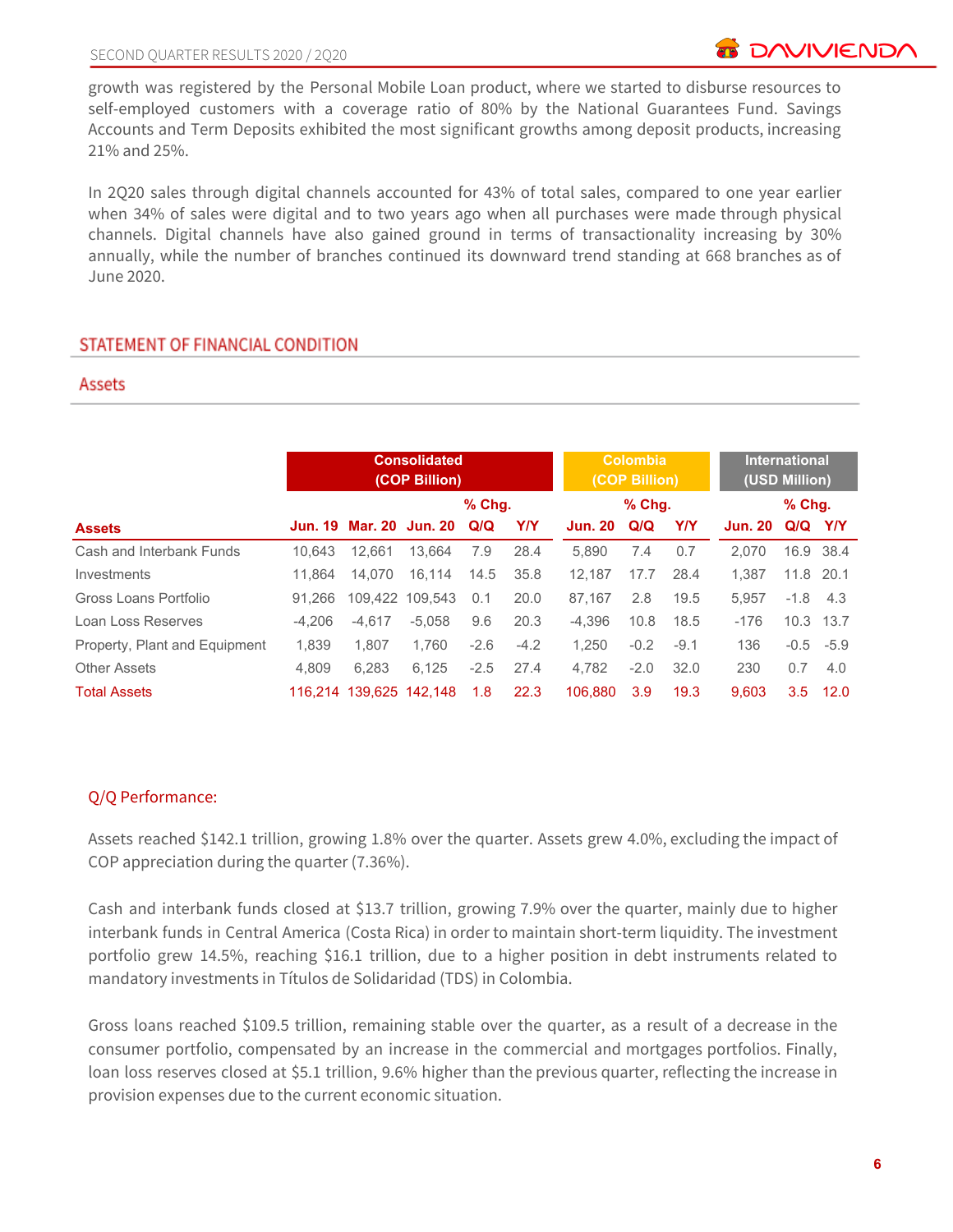#### Y/Y Performance:

Total assets grew 22.3% year over year. Assets increased 15.7%, when excluding the impact of COP depreciation during the year (17.2%).

Cash and interbank funds increased by 28.4%, due to an increase in interbank funds in Central America, consistent with the quarterly dynamics. The investment portfolio grew 35.8%, mainly due to an increase in liquidity reserve and a higher position in debt securities in Colombia.

Gross loans grew 20.0% over the year, led by the commercial and consumer portfolios, which grew 18.0% and 28.5%, respectively, due to the loan growth recorded in the second half of 2019 and corporate disbursements made during the first quarter of the year. Finally, consolidated loan loss reserves grew 20.3% in anticipation of future deteriorations in Colombia and the subsidiaries.

# **Gross Loans**

|                    | <b>Consolidated</b><br>(COP Billion) |                        |                          |             |             |                | <b>Colombia</b><br>(COP Billion) |          | <b>International</b><br>(USD Million) |          |            |
|--------------------|--------------------------------------|------------------------|--------------------------|-------------|-------------|----------------|----------------------------------|----------|---------------------------------------|----------|------------|
|                    |                                      |                        |                          | $%$ Chq.    |             |                |                                  | $%$ Chg. |                                       | $%$ Chg. |            |
| <b>Gross Loans</b> |                                      | <b>Jun. 19 Mar. 20</b> | <b>Jun. 20</b>           | $Q/Q$ $Y/Y$ |             | <b>Jun. 20</b> | Q/Q                              | Y/Y      | <b>Jun. 20</b>                        | Q/Q      | <b>Y/Y</b> |
| Commercial         | 45.911                               | 53.411                 | 54.168                   |             | 1.4 18.0    | 42,348         | 5.9                              | 17.8     | 3.147                                 | $-4.9$   | $-1.3$     |
| Consumer           | 23.702                               | 31,167                 | 30,458                   |             | $-2.3$ 28.5 | 24.846         | $-1.6$                           | 28.9     | 1.494                                 | 2.3      | 8.1        |
| Mortgage           | 21.653                               | 24.845                 | 24,918                   |             | $0.3$ 15.1  | 19,973         | 2.0                              | 12.7     | 1.316                                 | 1.4      | 7.4        |
| Total              | 91.266                               |                        | 109,422 109,543 0.1 20.0 |             |             | 87.167         | 2.8                              | 19.5     | 5,957                                 | $-1.8$   | 4.3        |

# Q/Q Performance:

As of June 2020, gross loans reached \$109.5 trillion, remaining stable compared to the previous quarter, as a result of a reduction in the consumer portfolio due to lower economic dynamism in Colombia and Central America, which was offset by an increase in the commercial and mortgage portfolios. Gross loans grew 1.9%, excluding the impact of COP appreciation during the quarter (7.36%).

The consolidated commercial portfolio grew 1.4%, primarily led by the SMEs segment with a 9.1% growth rate, explained by disbursements related to support initiatives devised for companies to help them with payroll funding, working capital, among other fronts amid the COVID crisis. These lines consist of loans backed by the National Guarantee Fund, or credit promoted by second-floor banks, such as Bancóldex, Findeter and Finagro.

The consumer portfolio decreased by 2.3%. The exchange rate effect explains 1.3 pps of this reduction. In the Colombian operation, payroll loans and credit cards reduced their outstanding amounts due to the COVID-19 crisis. This result was offset by the increase in unsecured personal loans, granted mainly to independent workers with coverage from the National Guarantee Fund, to provide them with ongoing support.

The consolidated mortgage portfolio grew 0.3%, due to a greater extent to the leasing portfolio growth in Colombia.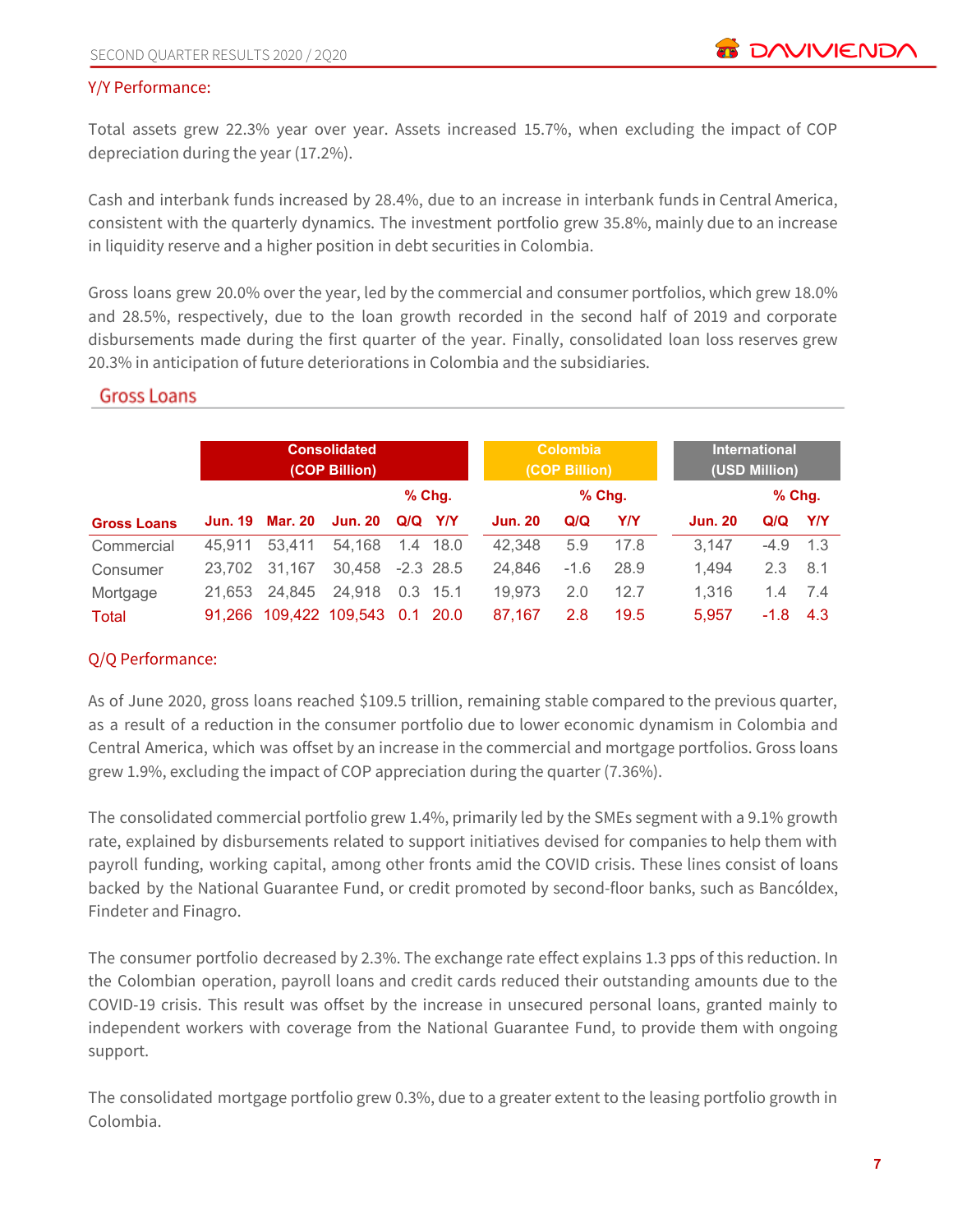In Central America, gross loans reached 5.9 billion USD, decreasing 1.8% over the quarter. The 4.9% reduction in the commercial portfolio was explained by the lower dynamism in Panama's disbursements, followed by Costa Rica and El Salvador. The consumer and mortgage portfolios increased by 2.3% and 1.4%, respectively.

# Y/Y Performance:

Over the year, consolidated gross loans rose 20.0%, driven by the increase in the commercial and consumer portfolios. As mentioned before, this growth is mostly explained by the portfolio dynamics during the second half of 2019. Gross loans grew 13.9%, when excluding the impact of COP depreciation during the year (17.2%).

The consolidated commercial portfolio grew 18.0%, mainly due to disbursements made during the first quarter to corporate clients in lower risk sectors such as energy, telecommunications, and retailers.

The consumer portfolio increased by 28.5%, leveraged by the deepening strategy of customers with lower risk profiles in the second half of 2019. In addition, initiatives to support self-employees backed by the National Guarantee Fund with coverage up to 80%, contributed to annual growth. In Colombia, unsecured personal loans led among the products of this segment in terms of growth, followed by credit cards.

The mortgage portfolio grew 15.1%, due to residential housing especially in Colombia, where the portfolio increased by 19%. Leasing also contributed to annual growth, aligned with the quarterly results.

In international subsidiaries, gross loans in USD grew 4.3%, explained by the consumer portfolio (8,1%), mortgage portfolio (7,4%), and commercial portfolio with a growth of (1,3%). Credit cards and payroll loans in Honduras and El Salvador drove the consumer portfolio dynamics.

|                 | <b>Consolidated</b> |             |             |             | <b>Colombia</b> |             | <b>International</b> |             |             |  |
|-----------------|---------------------|-------------|-------------|-------------|-----------------|-------------|----------------------|-------------|-------------|--|
| <b>PDL</b>      | <b>2Q19</b>         | <b>1Q20</b> | <b>2Q20</b> | <b>2Q19</b> | <b>1Q20</b>     | <b>2Q20</b> | <b>2Q19</b>          | <b>1Q20</b> | <b>2Q20</b> |  |
| Commercial      | 4.22%               | 3.81%       | $3.77\%$    | 4.97%       | 4.67%           | 4.51%       | 1.53%                | 1.23%       | 1.11%       |  |
| Consumer        | 2.35%               | 2.07%       | 0.75%       | 2.23%       | 1.96%           | 0.40%       | 2.85%                | 2.55%       | 2.30%       |  |
| Mortgage        | 4.02%               | 4.41%       | 4.07%       | 4.21%       | 4.70%           | 4.22%       | 3.14%                | $3.33\%$    | 3.46%       |  |
| Total $(90)^1$  | 3.68%               | 3.45%       | $3.00\%$    | 4.06%       | 3.87%           | 3.27%       | 2.19%                | 2.00%       | 1.93%       |  |
| Mortgage (120)  | 3.17%               | 3.50%       | 3.81%       | 3.26%       | 3.64%           | 3.94%       | 2.77%                | 2.98%       | 3.26%       |  |
| Total $(120)^2$ | 3.48%               | 3.25%       | 2.94%       | 3.83%       | 3.63%           | 3.21%       | 2.11%                | 1.92%       | 1.89%       |  |

# **Asset Quality and Coverage**

<sup>1</sup> Total (90): Portfolio > 90 days / Gross loan portfolio.

<sup>2</sup> Total (120) includes: (Mortgage>120 days + Commercial> 90 days + Consumer> 90 days) / Gross loan portfolio.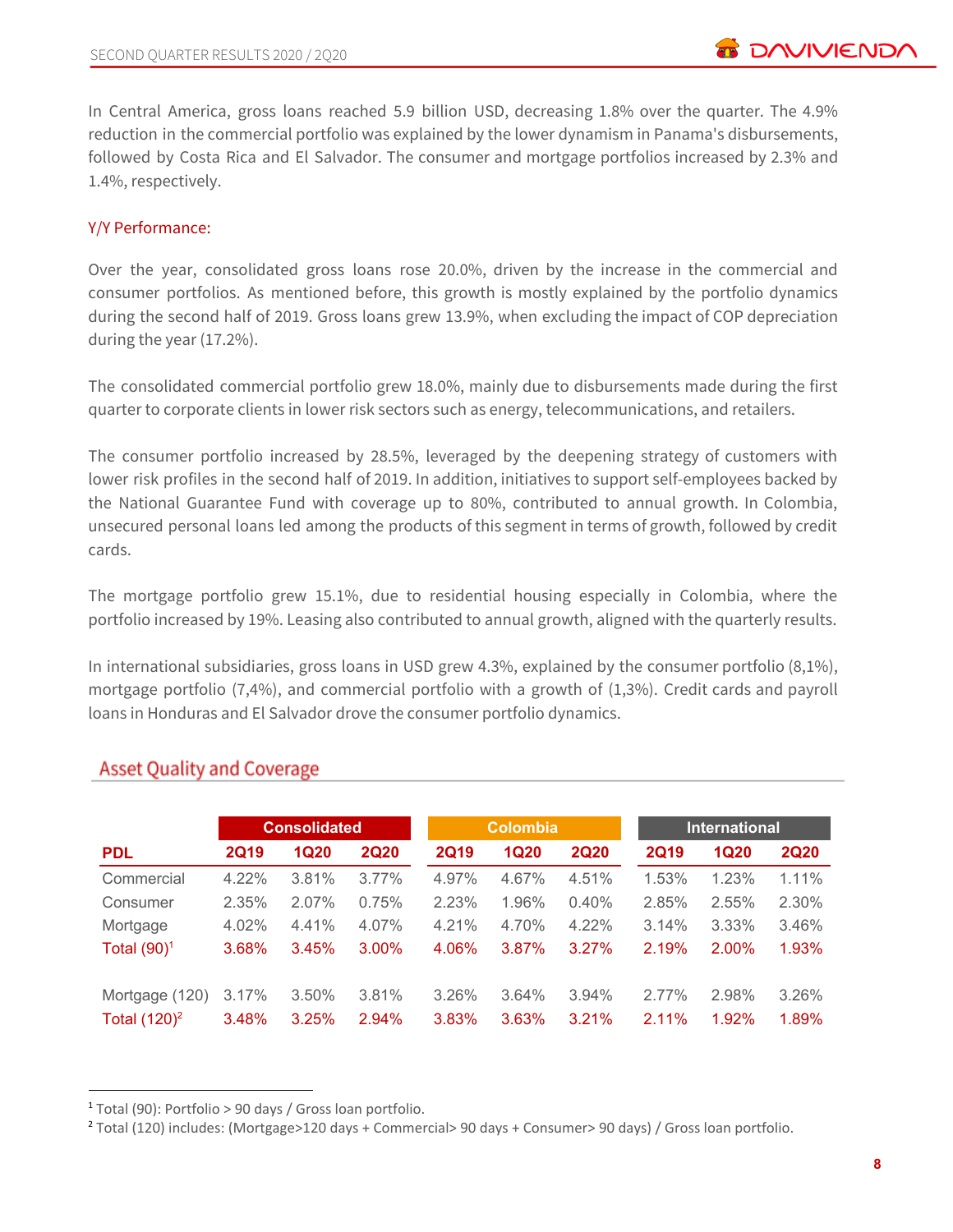

| <b>Portfolio</b> | Stage 1 | Stage 2 | Stage 3 | Total   |
|------------------|---------|---------|---------|---------|
| Commercial       | 45.447  | 5.904   | 2,817   | 54,168  |
| Consumer         | 22.455  | 7.777   | 226     | 30.458  |
| Mortgage         | 20,306  | 3.815   | 797     | 24,918  |
| Total            | 88,208  | 17,496  | 3,840   | 109,543 |

# Q/Q Performance:

As of June 2020, 90 days consolidated PDL ratio closed at 3.00%, decreasing 45 bps compared to the previous quarter. This is mainly explained by deferrals related to the COVID crisis.

The commercial portfolio PDL ratio stood at 3.77% in 2Q20, decreasing 4 bps relative to the previous quarter. In Colombia, the reduction is explained by the portfolio's growth and lower PDL formation due to deferrals. PDL ratio for the subsidiaries in Central America declined due to the implementation of reliefs and performance of the business segment in Costa Rica.

The consumer portfolio PDL ratio closed at 0.75%, decreasing 132 bps over the quarter. In Colombia, this behavior reflects relief measures and portfolio write-offs. The indicator decreased in international subsidiaries due to lower outstanding amount of past-due loans recorded on unsecured personal loans and credit cards in Costa Rica.

90 and 120 days PDL ratios for mortgage loans closed at 4.07% and 3.81%, respectively. The 90 days PDL ratio decreased 35 bps over the quarter due to reliefs granted and the growth dynamics of the portfolio in Colombia. On the other hand, the 120 days PDL increased by 31 bps relative to the figure recorded in 1Q20 due to the loan portfolio deterioration from customers who could not be covered by relief programs according to local regulation in Colombia. In international subsidiaries Panama's PDLs reflect higher levels of risk in particular segments.

In 2Q20, write-offs reached \$514 billion, decreasing by 12.7% over the quarter.

| <b>Write-offs</b> |             | <b>Quarterly Figures</b> |             |       |     |  |  |  |
|-------------------|-------------|--------------------------|-------------|-------|-----|--|--|--|
| (COP billion)     | <b>2Q19</b> | 1020                     | <b>2020</b> | വറ    | Y/Y |  |  |  |
| Total write-offs  | 467         | 589                      | 514         | -12.7 | 101 |  |  |  |

# Y/Y Performance:

90 days consolidated PDL ratio decreased by 69 bps over the year due to the growth dynamic of the portfolio and the implementation of reliefs and write-offs, both in Colombia and Central America over 2Q20.

The commercial portfolio PDL ratio reduced by 45 bps relative to the previous year, mainly due to year to date growth in Colombia and reliefs in Central America. The ratio declined 46 bps in Colombia and 41 bps in Central America.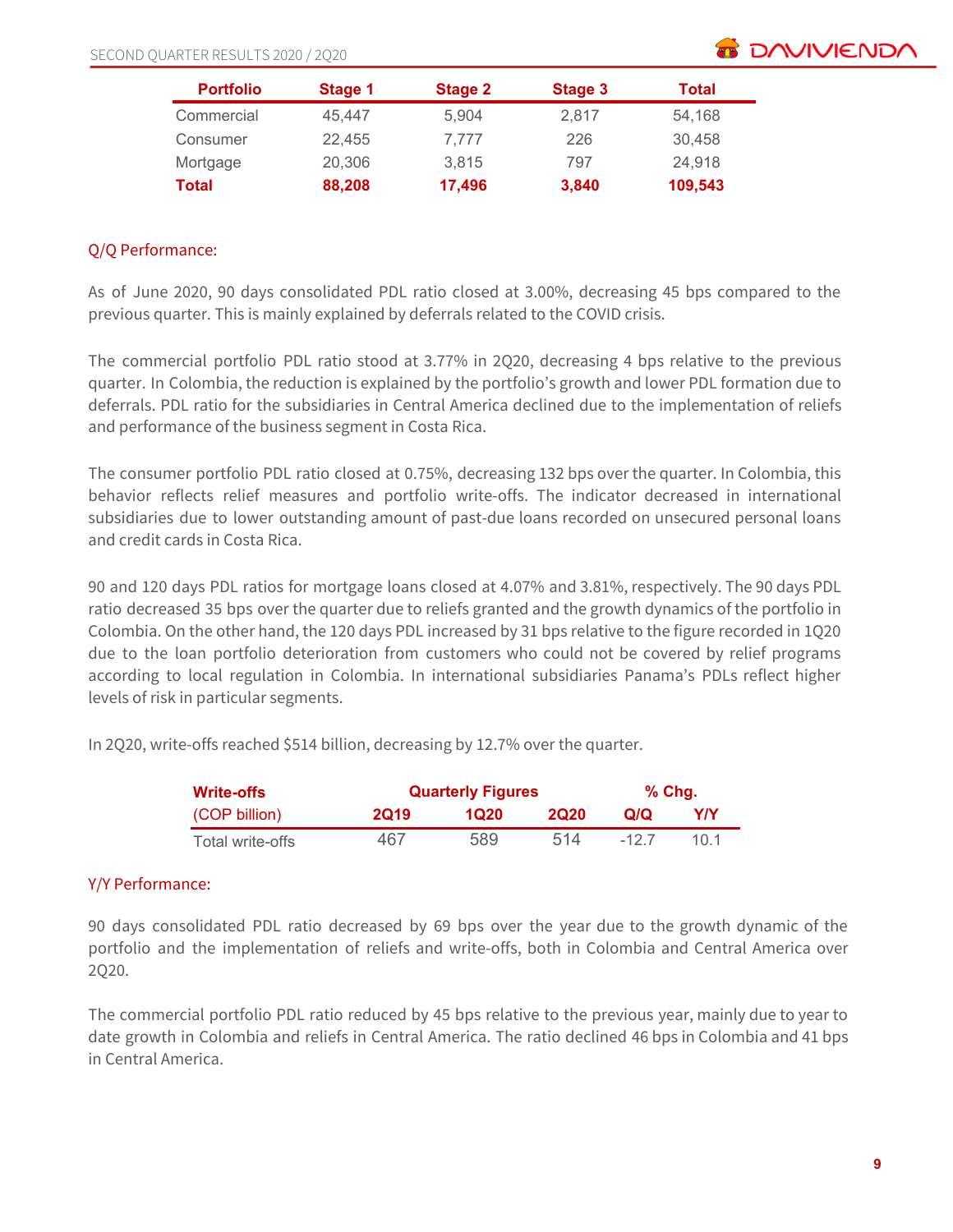The consumer portfolio PDL ratio diminished 159 bps over the year. In Colombia, this ratio decreased by 183 bps, mainly as a result of reliefs, accelerated portfolio growth, and write-offs. In Central America, the indicator was reduced by 55 bps, mainly due to the increase in the portfolio, lower past-due loans related with the deferrals and the payment dynamics in Costa Rica and El Salvador, relative to 2Q19.

The 90 and 120 days PDL ratios for consolidated mortgage loans increased 5 and 64 bps, respectively, relative to 2Q20. In Colombia, 90 and 120 days PDL ratios deteriorated by 1 and 68 bps, mainly due to the increase in past-due loans relative to portfolio growth during the last 12 months, as well as loan securitizations. On the other hand, in the international operation, the ratios increased 32 and 50 bps, respectively, due to the deterioration of a particular portfolio segment in Panama.

Write-offs increased 10.1% over the year, reflecting higher write-offs in the consumer and mortgage segments in Colombia.

| <b>Write-offs</b> |         | <b>Accumulated Figures</b> |      |  |  |  |  |
|-------------------|---------|----------------------------|------|--|--|--|--|
| (COP billion)     | Jun. 19 | Jun. 20                    | Y/Y  |  |  |  |  |
| Write-offs        | 920     | 1.104                      | 19.9 |  |  |  |  |

#### Coverage

|            |             | Coverage <sup>3</sup> |             |             | <b>Total Reserves Coverage<sup>4</sup></b> |             |
|------------|-------------|-----------------------|-------------|-------------|--------------------------------------------|-------------|
| Coverage   | <b>2Q19</b> | 1Q20                  | <b>2Q20</b> | <b>2Q19</b> | 1Q20                                       | <b>2Q20</b> |
| Commercial | 122.0%      | 118.5%                | 128.2%      | 136.6%      | 142.3%                                     | 150.0%      |
| Consumer   | 271.4%      | 274.4%                | 821.3%      | 291.8%      | 305.8%                                     | 966.5%      |
| Mortgage   | 38.3%       | 39.5%                 | 55.6%       | 68.3%       | 62.4%                                      | 74.8%       |
| Total      | 125.1%      | 122.3%                | 154.1%      | 144.6%      | 147.0%                                     | 183.7%      |

# Q/Q Performance:

The coverage ratio closed 2Q20 at 154.1%, increasing 318 bps relative to the previous quarter, and the total reserves coverage ratio stood at 183.7%, increasing 366 bps relative to 1Q20. In both periods, the ratio reflects the increase in asset allowances and equity reserves, as well as the effect of reliefs granted to customers from different portfolios.

Increases in loan loss reserves and equity reserves are driven by updates on economic scenarios, adjustments on stage classifications, and individual analysis allocating customers with higher risk into the stage 2.

#### Y/Y Performance:

Coverage and Total Reserves Coverage ratios increased by 290 and 391 bps, respectively, due to increased loan loss reserve and equity reserves year to date. Additionally, due to the reliefs granted to our customers, the outstanding amount of past-due loans decreased driven by the consumer and mortgage portfolio dynamics.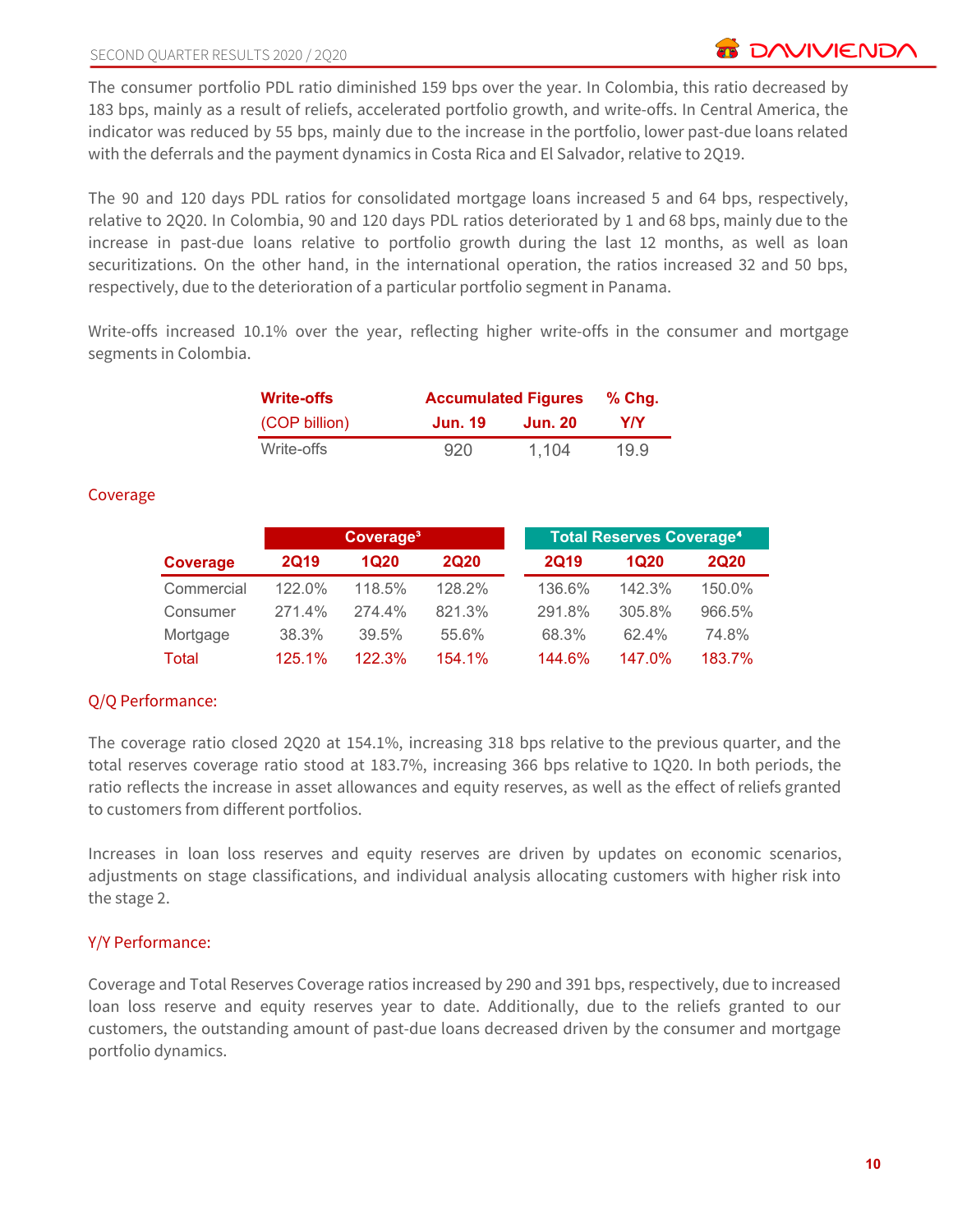

# **Funding Sources**

|                        | <b>Consolidated</b><br>(COP Billion) |                        |                        |                  |             | <b>Colombia</b><br>(COP Billion) |        |          |  | <b>International</b><br>(USD Million) |        |         |
|------------------------|--------------------------------------|------------------------|------------------------|------------------|-------------|----------------------------------|--------|----------|--|---------------------------------------|--------|---------|
|                        |                                      |                        |                        |                  | $%$ Chg.    |                                  |        | $%$ Chg. |  |                                       |        | $%$ Chg |
| <b>Funding Sources</b> |                                      | <b>Jun. 19 Mar. 20</b> | Jun. 20 Q/Q Y/Y        |                  |             | <b>Jun. 20</b>                   | Q/Q    | Y/Y      |  | <b>Jun. 20</b>                        | Q/Q    | YN      |
| Demand deposits        | 38,167                               | 49,416                 | 51,928                 |                  | 5.1 36.1    | 39,243                           | 4.6    | 30.5     |  | 3,377                                 | 15.0   | 33.8    |
| Term deposits          | 34.188                               | 37,383                 | 36,373 -2.7 6.4        |                  |             | 25.274                           | 2.6    | 0.9      |  | 2.955                                 | $-6.0$ | 3.5     |
| <b>Bonds</b>           | 11.167                               | 13.377                 | 13.208 -1.3 18.3       |                  |             | 11.184                           | $-3.8$ | 12.5     |  | 539                                   | 25.0   | 40.8    |
| Credits                | 12.083                               | 19,098                 | 17.758                 |                  | $-7.0$ 47.0 | 12,718                           | $-5.6$ | 69.5     |  | 1.342                                 | $-3.2$ | $-6.1$  |
| <b>Total</b>           |                                      |                        | 95,605 119,274 119,267 | 0.0 <sub>1</sub> | 24.7        | 88.419                           | 1.3    | 21.9     |  | 8,212                                 | 4.0    | 14.2    |

# Q/Q Performance:

As of June 2020, funding sources reached \$119.3 trillion, remaining stable compared to the previous quarter, mainly due to the reduction in credits with entities (7.0%), term deposits (2.7%) and bonds (1.3%), offsetting the increase in demand deposits (5.1%). Funding sources grew 2.6%, excluding the impact of COP appreciation over the quarter (7.36%).

Demand deposits and term deposits closed at \$51.9 and \$36.4 trillion, respectively. In Colombia, demand deposits increased by 4.6% and term deposits by 2.6%. In Central America, demand deposits grew 15.0% while term deposits were reduced by 6.0%.

Bonds reached an outstanding amount of \$13.2 trillion in 2Q20, decreasing 1.3% over the quarter. In Colombia, \$444 billion in debt securities matured, explaining the 3.8% contraction in bonds. In Central America, bonds increased 25.0% as a result of the US\$146 million issuance in Costa Rica and maturities amounting to US\$36 million in the same country.

Credits with entities reached \$17.8 trillion and decreased by 7.0%. In Colombia, the accelerated reduction of credits with foreign financial entities offset the acquisition of new obligations with multilateral organizations, reducing the outstanding amount of credit with entities by 5.6%. In Central America, the credit with entities were reduced by 3.2% due to maturities in Costa Rica and Panama.

Loans to funding ratio stood at 91.8%, 11 pps above the 1Q20 figure, due to the higher growth of funding sources compared to gross loans.

#### Y/Y Performance:

Funding sources grew 24.7% over the year as a result of increased demand deposits and credits with entities during the first quarter of the year. Funding sources increased by 18.2%, excluding the impact of COP depreciation over the year (17.2%).

In Colombia, deposits increased mainly driven by a 30.5% growth in demand deposits, while term deposits increased by 0.9%. In the Central American operation, demand deposits grew by 33.8%, whereas term deposits increased by 3.5%.

Bonds increased 18.3% primarily due to the 12.5% growth in Colombia and 40.8% rise in Central America.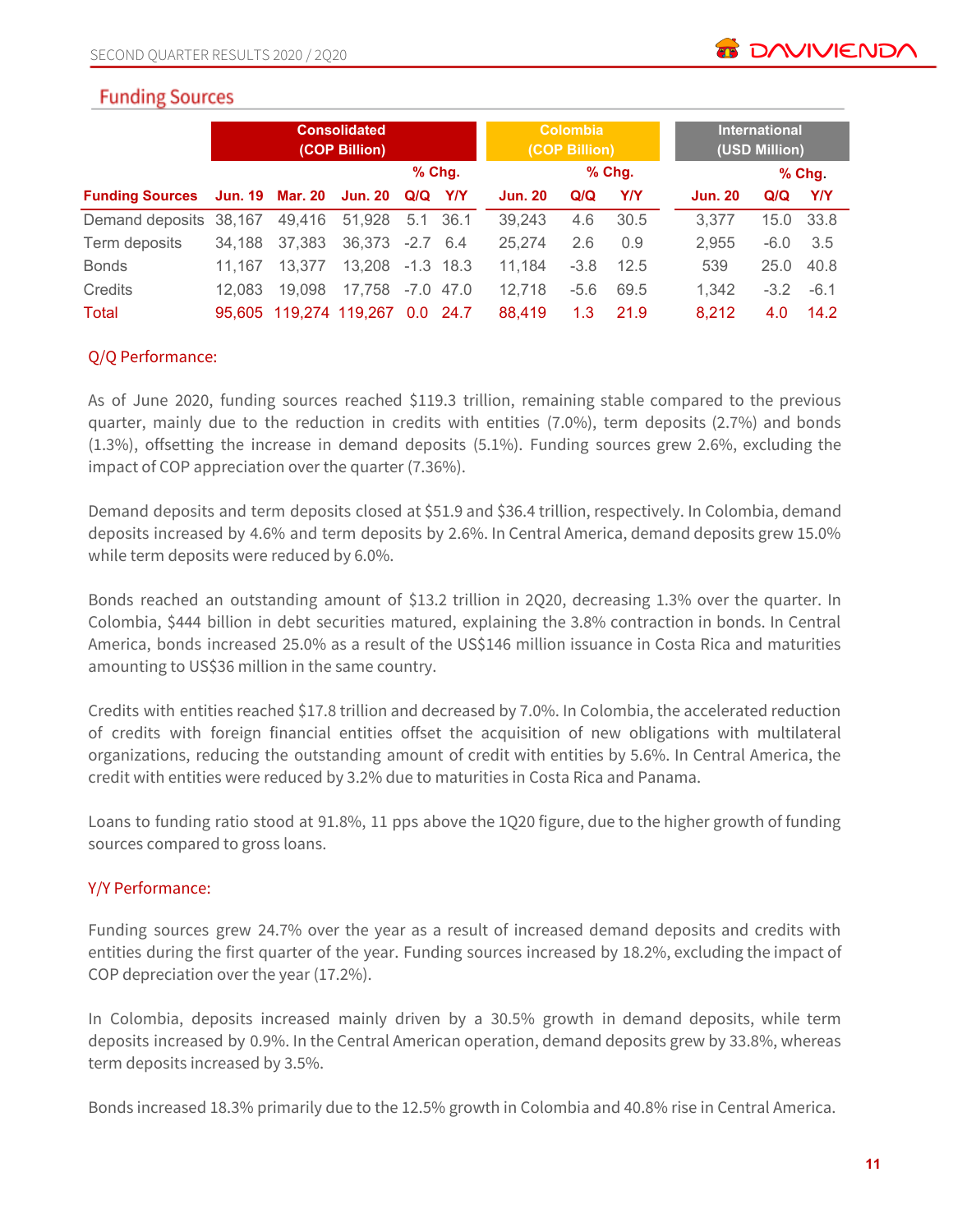Credits with entities increased 47.0%, driven by the Colombian operation where credits increased by 69.5% due to the financial obligations acquired over the first and second quarters of the year. In Central America, credits decreased by 6.1% due to loan settlements and reduced financial commitments.

Due to the higher growth of funding sources over the year compared to gross loans, the loans to funding ratio decreased 3.6 pps during the year.

# **Equity and Regulatory Capital**

| <b>Total Regulatory Capital and</b><br><b>Risk Weighted Assets</b> | <b>Consolidated</b> |             |             |           |            |  |  |
|--------------------------------------------------------------------|---------------------|-------------|-------------|-----------|------------|--|--|
| (COP Billion)                                                      | <b>2Q19</b>         | <b>1Q20</b> | <b>2Q20</b> | Q/Q       | <b>Y/Y</b> |  |  |
| Equity                                                             | 11,854              | 12,905      | 12,902      | 0.0       | 8.8        |  |  |
| Common Equity Tier I Capital                                       | 8,718               | 9,972       | 9,805       | $-1.7$    | 12.5       |  |  |
| <b>Tier II Capital</b>                                             | 3,486               | 3,948       | 3,942       | $-0.1$    | 13.1       |  |  |
| <b>Total Regulatory Capital</b>                                    | 12,205              | 13,920      | 13,747      | $-1.2$    | 12.6       |  |  |
| <b>Risk Weighted Assets</b>                                        | 97,936              | 117,293     | 117,847     | 0.5       | 20.3       |  |  |
| <b>Capital Adequacy Ratio</b>                                      | 11.91%              | 11.29%      | 11.00%      | $-29$ bps | $-91$ bps  |  |  |
| Tier I                                                             | 8.51%               | 8.08%       | 7.85%       | $-24$ bps | $-66$ bps  |  |  |
| Tier II                                                            | 3.40%               | 3.20%       | 3.15%       | $-5$ bps  | $-25$ bps  |  |  |

# Q/Q Performance:

Consolidated equity closed at \$12.9 trillion as of June 2020, remaining stable relative to the previous quarter.

The total capital adequacy ratio reached 11.00%, 29 bps lower than in 1Q20, mainly due to higher risk-weighted assets and a reduced weighting of subordinated debt, offset by the acquisition of a USD 50 million Tier II credit of with the OPEC Fund for International Development.

Considering that the minimum requirement under Colombian regulation is 9%, the total capital adequacy ratio stood 200 bps above this threshold. On the other hand, Tier I ratio decreased by 24 bps to 7.85% mainly due to increased risk weighted assets during the quarter.

As of June 2020, the density<sup>3</sup> of risk-weighted assets stood at 82.9%, declining 1.1 pps relative to 1Q20 figure (84.0%).

# Y/Y Performance:

Consolidated equity grew 8.8% year over year, as a result of higher reserves during the first quarter of the year.

The total capital adequacy ratio decreased 91 bps, mainly due to the 23.0% increase in risk-weighted assets during the year. Tier I ratio declined 66 bps relative to 2Q19.

Risk-weighted assets density decreased 1.3 pps relative to 2Q19 figure (84.3%).

<sup>3</sup> Risk-Weighted Assets' Density: RWAs by Credit Risk / Total Assets.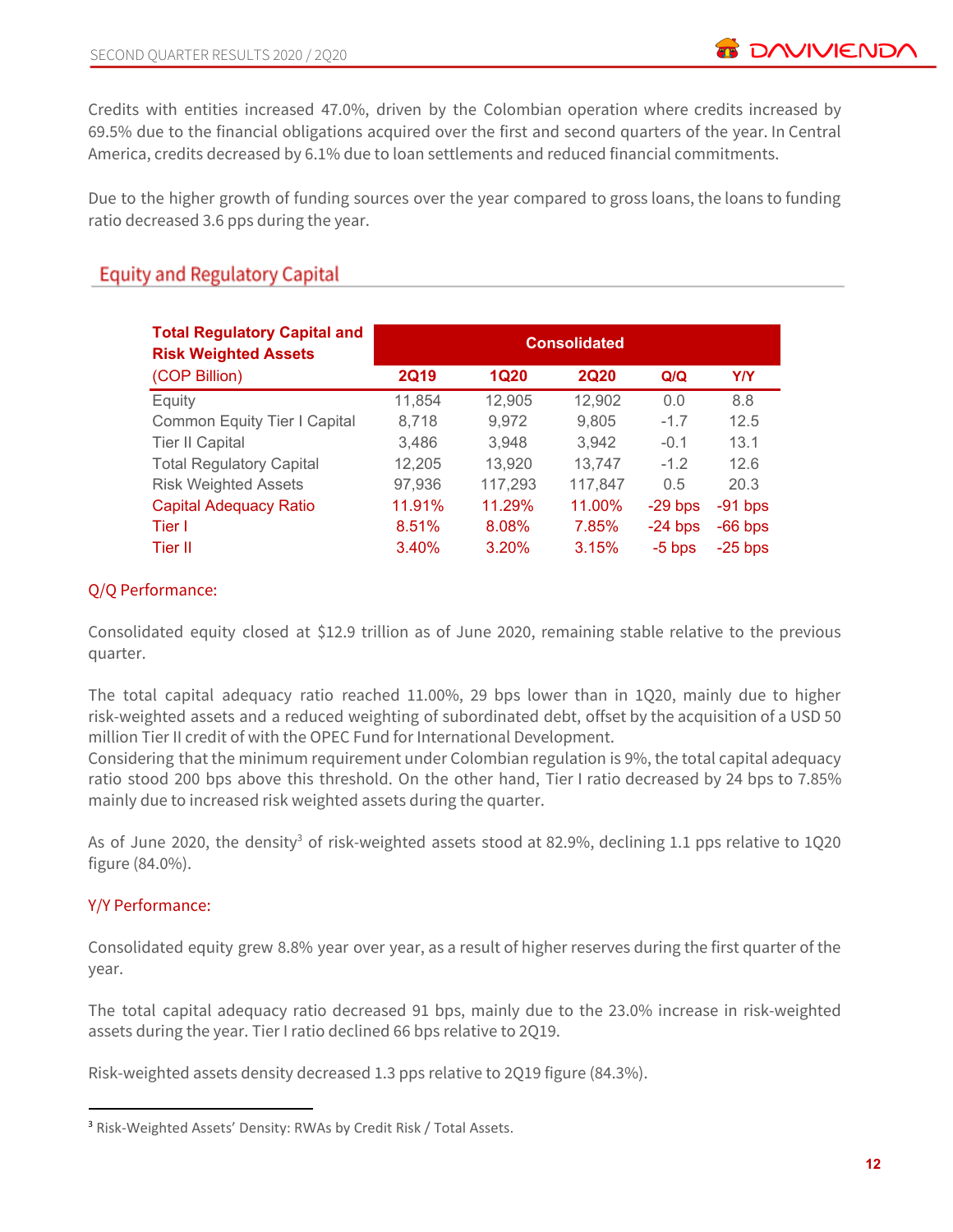#### SECOND QUARTER RESULTS 2020 / 2Q20

# **B DAVIVIENDA**

| <b>Income Statement</b>         |             | <b>Quarterly Figures</b> |                |          | <b>Accumulated</b><br>% Chg.<br><b>Figures</b> |                |                | $\frac{9}{6}$<br>Chg. |
|---------------------------------|-------------|--------------------------|----------------|----------|------------------------------------------------|----------------|----------------|-----------------------|
| (COP billion)                   | <b>2Q19</b> | <b>1Q20</b>              | <b>2Q20</b>    | Q/Q      | <b>Y/Y</b>                                     | <b>Jun. 19</b> | <b>Jun. 20</b> | <b>Y/Y</b>            |
| Interest Income                 | 2,611       | 2,815                    | 3,047          | 8.2      | 16.7                                           | 5,258          | 5,862          | $11.5$                |
| Loan Income                     | 2,371       | 2,695                    | 2,720          | 0.9      | 14.7                                           | 4,753          | 5,415          | 13.9                  |
| Commercial                      | 897         | 991                      | 1,052          | 6.2      | 17.3                                           | 1,852          | 2,043          | 10.3                  |
| Consumer                        | 864         | 1,066                    | 1,031          | $-3.2$   | 19.4                                           | 1,695          | 2,097          | 23.7                  |
| Mortgage                        | 611         | 638                      | 636            | $-0.2$   | 4.2                                            | 1,206          | 1,274          | 5.7                   |
| Investment Income               | 211         | 90                       | 303            | 100.0    | 43.5                                           | 450            | 393            | $-12.7$               |
| Other Income                    | 28          | 31                       | 24             | $-21.9$  | $-15.0$                                        | 55             | 54             | $-0.2$                |
| <b>Financial Expenses</b>       | 995         | 1,063                    | 1,074          | 1.1      | 7.9                                            | 1,945          | 2,137          | 9.9                   |
| <b>Demand Deposits</b>          | 200         | 232                      | 241            | 3.8      | 20.3                                           | 389            | 473            | 21.8                  |
| <b>Term Deposits</b>            | 410         | 429                      | 407            | $-5.0$   | $-0.7$                                         | 798            | 836            | 4.9                   |
| Credits                         | 146         | 148                      | 166            | 12.4     | 13.6                                           | 287            | 314            | 9.5                   |
| <b>Bonds</b>                    | 192         | 217                      | 220            | 1.3      | 14.4                                           | 378            | 437            | 15.8                  |
| <b>Other Expenses</b>           | 46          | 36                       | 39             | 8.3      | $-14.1$                                        | 94             | 76             | $-19.4$               |
| <b>Gross Financial Margin</b>   | 1,616       | 1,752                    | 1,973          | 12.6     | 22.1                                           | 3,313          | 3,725          | 12.4                  |
| <b>Net Provision Expenses</b>   | 620         | 885                      | 979            | 10.6     | 57.8                                           | 1,200          | 1,865          | 55.3                  |
| Net Interest Margin             | 995         | 867                      | 994            | 14.6     | $-0.1$                                         | 2,113          | 1,861          | $-11.9$               |
| Operating Income                | 345         | 314                      | 279            | $-11.1$  | $-19.2$                                        | 656            | 593            | $-9.6$                |
| <b>Operating Expenses</b>       | 892         | 981                      | 1,039          | $6.0$    | 16.5                                           | 1,760          | 2,020          | 14.8                  |
| <b>Personnel Expenses</b>       | 375         | 413                      | 401            | $-2.9$   | 6.9                                            | 754            | 815            | 8.0                   |
| <b>Operation Expenses</b>       | 351         | 388                      | 445            | 14.8     | 26.7                                           | 674            | 832            | 23.5                  |
| Other Expenses                  | 166         | 180                      | 193            | 7.5      | 16.6                                           | 331            | 373            | 12.4                  |
| <b>Exchange and Derivatives</b> | $-15$       | 132                      | $-90$          | $-100.0$ | $-100.0$                                       | $-14$          | 42             | 100.0                 |
| Other Income and Expenses, net  | 18          | $-17$                    | $-20$          | $-17.0$  | $-100.0$                                       | $\overline{2}$ | $-36$          | $-100.0$              |
| <b>Income before Taxes</b>      | 451         | 316                      | 124            | $-60.8$  | $-72.5$                                        | 996            | 440            | $-55.9$               |
| Income Tax                      | 89          | 91                       | $\overline{2}$ | $-97.4$  | $-97.4$                                        | 241            | 93             | $-61.3$               |
| <b>Net Profit</b>               | 362         | 225                      | 122            | $-45.9$  | $-66.4$                                        | 755            | 346            | $-54.2$               |

# **Net Profit**

#### Quarterly figures

# Q/Q Performance:

Net income for 2Q20 reached \$121.6 billion, decreasing 45.9% relative to 1Q20, due to higher provision and operating expenses along with lower operating income. Consequently, the annualized quarter return on average equity (ROAE) decreased 3.26 pps from 7.0% to 3.8%.

Income from exchange and derivatives during the quarter showed a negative behavior mainly driven by derivatives on investment securities in local currency in Colombia, offset by the income associated with the Bank's investment strategy.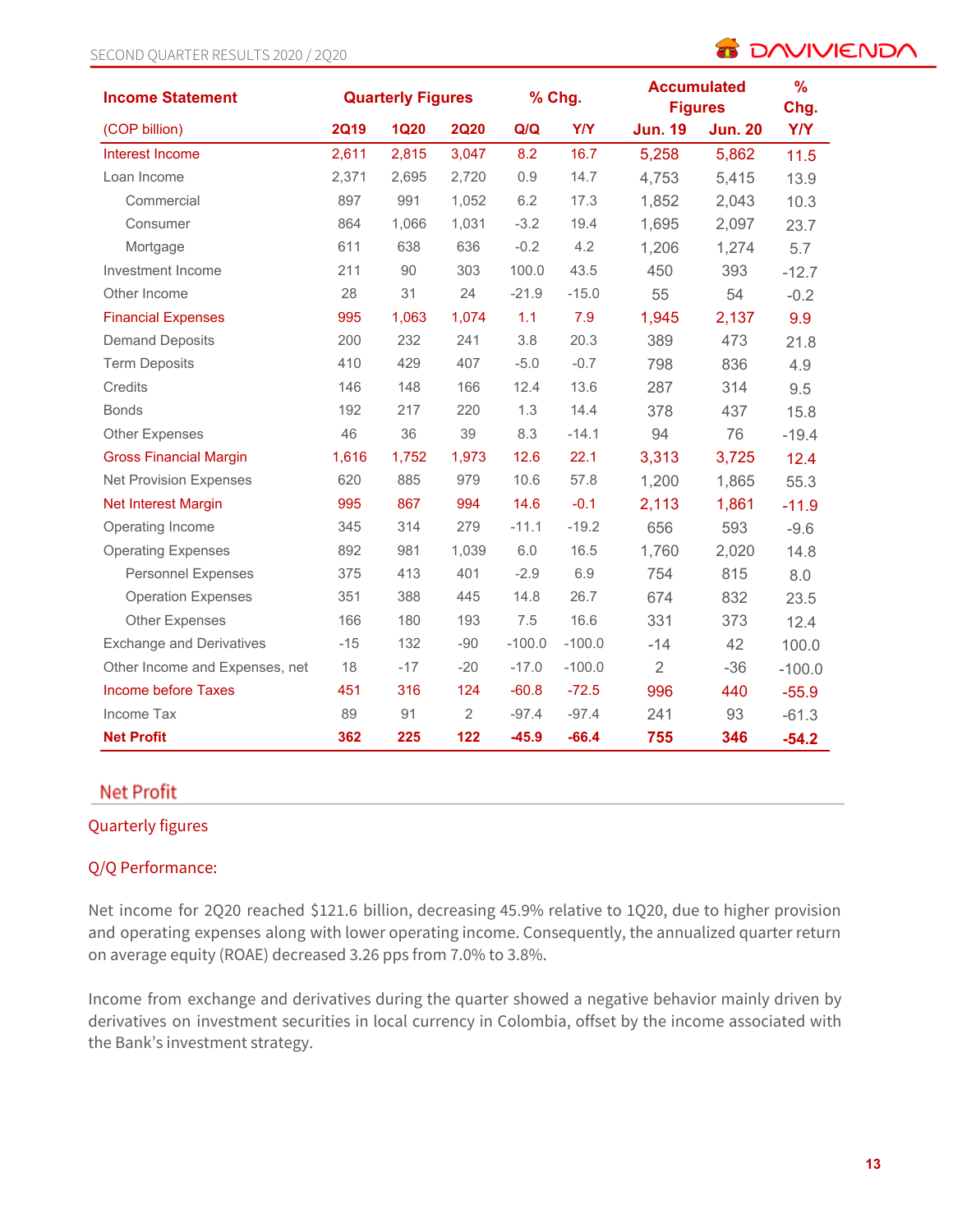Net income in Colombia was \$64.4 billion, decreasing 51.8% relative to the previous quarter. The gross financial margin increased by 14.7%, driven by investment income, which increased due to the recovery of the financial markets. However, higher provisions expenses, the growth of operating expenses and lower operating income impacted the results leading to lower net income.

In Central America, net income reached 14.4 million USD as of June 2020, decreasing 43.7% over the quarter. This result is explained by lower income from foreign exchange and derivatives, given the impact of the Colon appreciation on the CRC/USD hedging strategy. The gross financial margin decreased by 4.4%, due to lower investment income (-15.1%), which offsets the effect of the 0.6% increase in portfolio income.

# Y/Y Performance:

Consolidated profits decreased 66.4% over the year as a result of higher provision and operating expenses. Also, profits were affected by lower income related to the reduction in fees. As a result, the annualized-quarter ROAE decreased 8.68 pps relative to 2Q19.

Loan income in the Colombian operation increased by 13.2%. Investment income grew 49.3%, driven by the appreciation of public and private debt on the stock markets. Provision expenses increased by 43.4%, leading to a reduction in the net financial margin of 4.3%. Moreover, higher operating expenses and lower operating income resulted in a 78.6% decline in net profits on an annual basis.

In international subsidiaries, net profits in USD decreased by 23.1%. On the one hand, provision expenses increased by 11.4% leading to a 4.3% decrease in the net financial margin. On the other hand, operating income decreased by 20.5% due to lower commission and services income.

# Accumulated figures

# Y/Y Performance:

Accumulated profits decreased 54.2% over the year despite the 12.4% increase in the gross financial margin compared to the accumulated figure as of June 2019. This reduction was mainly driven by higher provision (45.1%) and operating expenses (14.8%) year to date. The 12-months ROAE was 8.57% by the end of 2Q20, 4 pps lower than the previous year.

In the Colombian operation, loan income increased 12.8%, leading to the 10.7% growth of the gross financial margin. However, provision expenses increased, while commissions income decreased, and operating expenses grew, impacting net profits, which declined by 69.3%.

In the international subsidiaries, accumulated profits increased 15.3% in USD, due to the 1.4% growth in the net financial margin and the higher net income from foreign exchange and derivatives throughout the year. This increase, explained by the CRC/USD hedging strategy, offset the higher provision and operating expenses.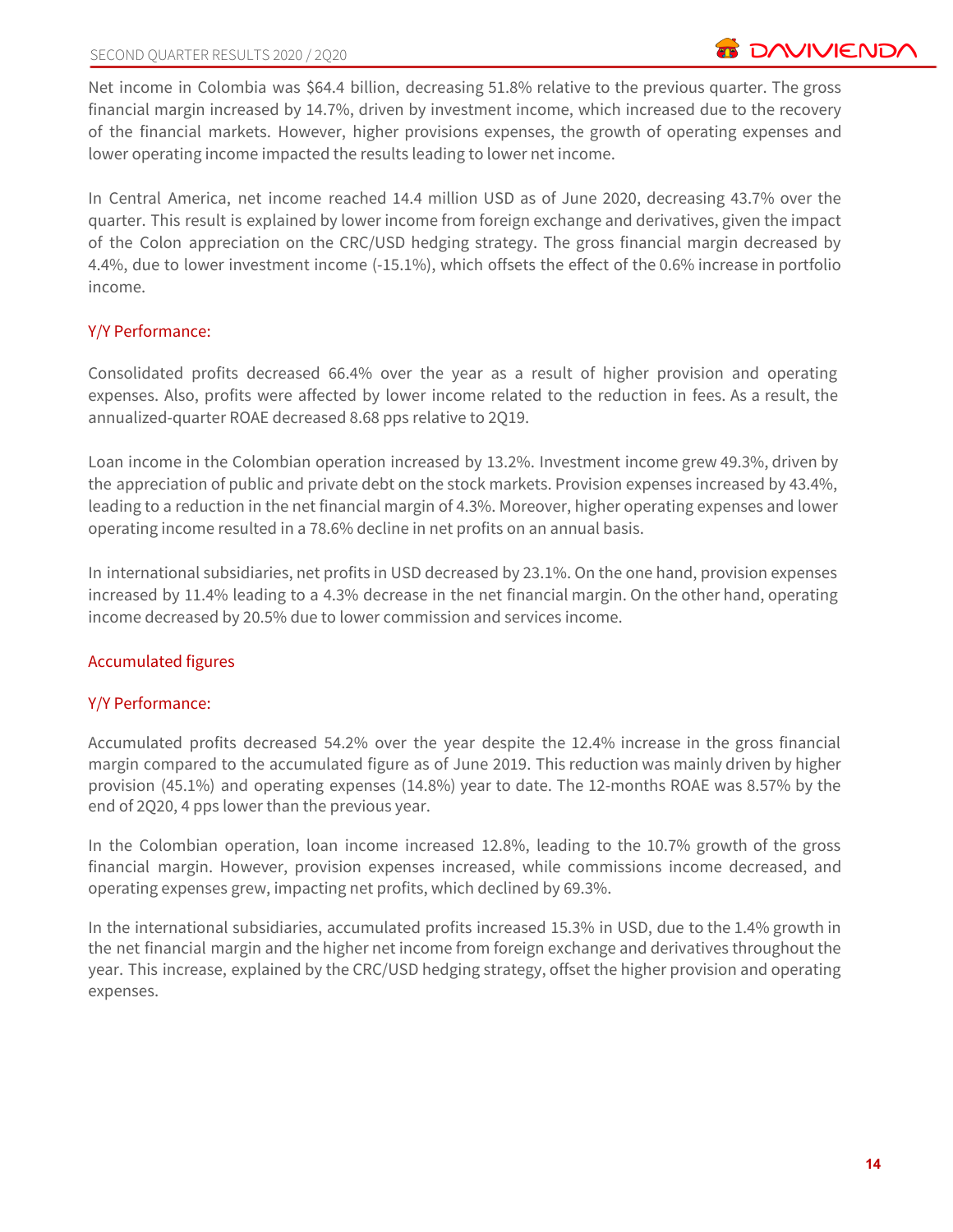| <b>Gross Financial Margin</b>    | <b>Quarterly Figures</b> |             | % Chg.      |       |      | <b>Accumulated</b><br><b>Figures</b> |                |            |
|----------------------------------|--------------------------|-------------|-------------|-------|------|--------------------------------------|----------------|------------|
| (COP billion)                    | <b>2Q19</b>              | 1Q20        | <b>2Q20</b> | Q/Q   | Y/Y  | <b>Jun. 19</b>                       | <b>Jun. 20</b> | <b>Y/Y</b> |
| Loan Income                      | 2.371                    | 2.695       | 2.720       | 0.9   | 14.7 | 4.753                                | 5.415          | 13.9       |
| Investments and Interbank Income | 240                      | 120         | 327         | 100.0 | 36.7 | 505                                  | 448            | $-11.3$    |
| <b>Financial Income</b>          | 2.611                    | 2.815 3.047 |             | 8.2   | 16.7 | 5,258                                | 5,862          | 11.5       |
| <b>Financial Expenses</b>        | 995                      | 1.063       | 1.074       | 1.1   | 7.9  | 1,945                                | 2,137          | 9.9        |
| <b>Gross Financial Margin</b>    | 1.616                    | 1.752       | 1.973       | 12.6  | 22.1 | 3,313                                | 3.725          | 12.4       |

#### Quarterly figures

# Q/Q Performance:

The consolidated gross financial margin reached \$2.0 trillion in 2Q20, growing 12.6% over the quarter, as a result of higher investment income in Colombia and portfolio income in Central America, which exceeded the 1.1% increase in financial expenses.

In Colombia, the gross financial margin increased by 14.7% relative to the previous period, even though loan income decreased 0.9% affected by the reduction in consumer and mortgage portfolio income. This growth is mainly explained by a decrease in the financial expenses of term deposits (-7.0%) and the increase in investment income related to an appreciation of public debt securities in the market.

In the international subsidiaries, the gross financial margin decreased 4.4% in USD due to a 15.1% decrease in investment income and money market hedge. This result offsets the growth of the portfolio income (0.6%) and the reduction of financial expenses (-1.5%).

The annualized-quarter NIM closed at 6.39%, with an increase of 21 bps relative to 1Q20, as a result of the higher growth of the gross financial margin in the same period.

| <b>NIM</b>                | <b>Bps. Chg</b> |         |             |     |      |
|---------------------------|-----------------|---------|-------------|-----|------|
| <b>Annualized Quarter</b> | <b>2Q19</b>     | 1020    | <b>2020</b> | Q/Q | Y/Y  |
| Total NIM                 | 6.46%           | $611\%$ | 6.39%       | 29. | $-7$ |

# Y/Y Performance:

As of 2Q20, loan income increased 14.7%, investment income 43.5%, while financial expenses grew 7.9%. As a result, the gross financial margin increased 22.1% over the year.

In Colombia, loan income increased by 13.2% due to portfolio growth during the year. Investment income increased by 49.3% as a result of the appreciation of public debt securities. The growth in financial expenses (5.0%) was mainly driven by the interest in credits with entities (33.1%) and bond expenses (12.7%), these last are related to the bond issuances made in 1Q20 resulting in a higher outstanding amount. This explains the 22.3% increase in the gross financial margin.

**B** DAVIVIEND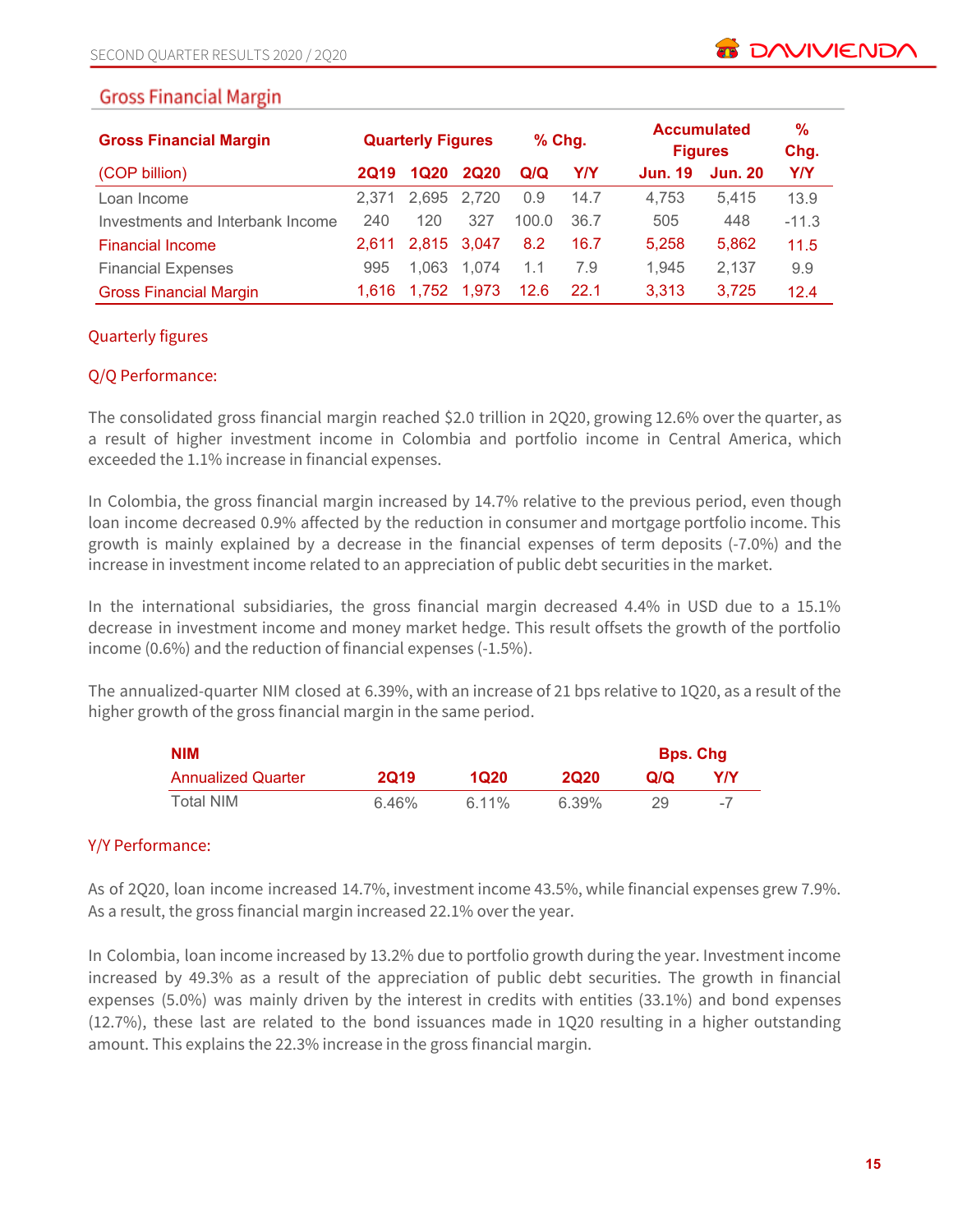In the international operation, the gross financial margin increased by 2.0% in USD over the year, explained by the growth of loan income led by the commercial segment (1.8%) and a 6.5% increase in investment income related to the appreciation of debt instruments. Financial expenses were reduced by 0.5% due to lower interest expenses on credits with entities.

The annualized-quarter NIM decreased 7 bps relative to the previous year due to the higher productive assets growth over the last year, compared to the increase in gross financial margin during the same period.

#### Accumulated Figures

#### Y/Y Performance:

The gross financial margin as of June 2020 closed at \$3.7 trillion, increasing 14.4% compared to the previous year, mainly driven by a higher loan income led by the growth of the commercial (10.4%) and consumer (23.7%) loan portfolios income.

In Colombia, the accumulated gross financial margin reached \$3.0 trillion, growing 10.7% as a result of higher income from the consumer and commercial portfolios given growth dynamics year to date. Investment income decreased 27.0% as a result of valuation changes in Tips and public debt instruments devaluation during the first quarter of the year. Lastly, financial expenses increased 7.6%.

In the international subsidiaries, gross financial margin totaled \$187.4 million USD, increasing 4.3%. Consumer and mortgage portfolios' contributed the most to the income increase. Investment income increased 14.2% mainly due to higher yields on securities during the year.

12-months NIM closed at 6.29% in 2Q20, decreasing 23 bps relative to the figure recorded in 2Q19. The percentage growth of productive assets over the past 12 months exceeded the gross financial margin growth.

| <b>NIM</b> |             |       |             |     | <b>Bps. Chg</b> |
|------------|-------------|-------|-------------|-----|-----------------|
| 12 Months  | <b>2Q19</b> | 1Q20  | <b>2020</b> | Q/Q | Y/Y             |
| Total NIM  | 6.52%       | 6.28% | 6.29%       |     | -23             |

# **Provision Expenses**

| <b>Provision Expenses</b>     |      | <b>Quarterly Figures</b> |             |         | $%$ Chg. |                | <b>Accumulated</b><br><b>Figures</b> | %<br>Chg.  |
|-------------------------------|------|--------------------------|-------------|---------|----------|----------------|--------------------------------------|------------|
| (COP billion)                 | 2019 | 1Q20                     | <b>2Q20</b> | Q/Q     | Y/Y      | <b>Jun. 19</b> | <b>Jun. 20</b>                       | <b>Y/Y</b> |
| Provision for credit losses   | 765  | 1.023                    | 1.084       | 6.0     | 41.8     | 1.453          | 2.107                                | 45.1       |
| Loan recoveries               | 137  | 137                      | 105         | $-23.5$ | $-23.4$  | 245            | 243                                  | $-1.1$     |
| Net loan sales                |      | $\left( \right)$         | $\Omega$    | 0.0     | $-100.0$ |                | 0                                    | $-100.0$   |
| <b>Net Provision Expenses</b> | 620  | 885                      | 979         | 10.6    | 57.8     | 1.200          | 1.865                                | 55.3       |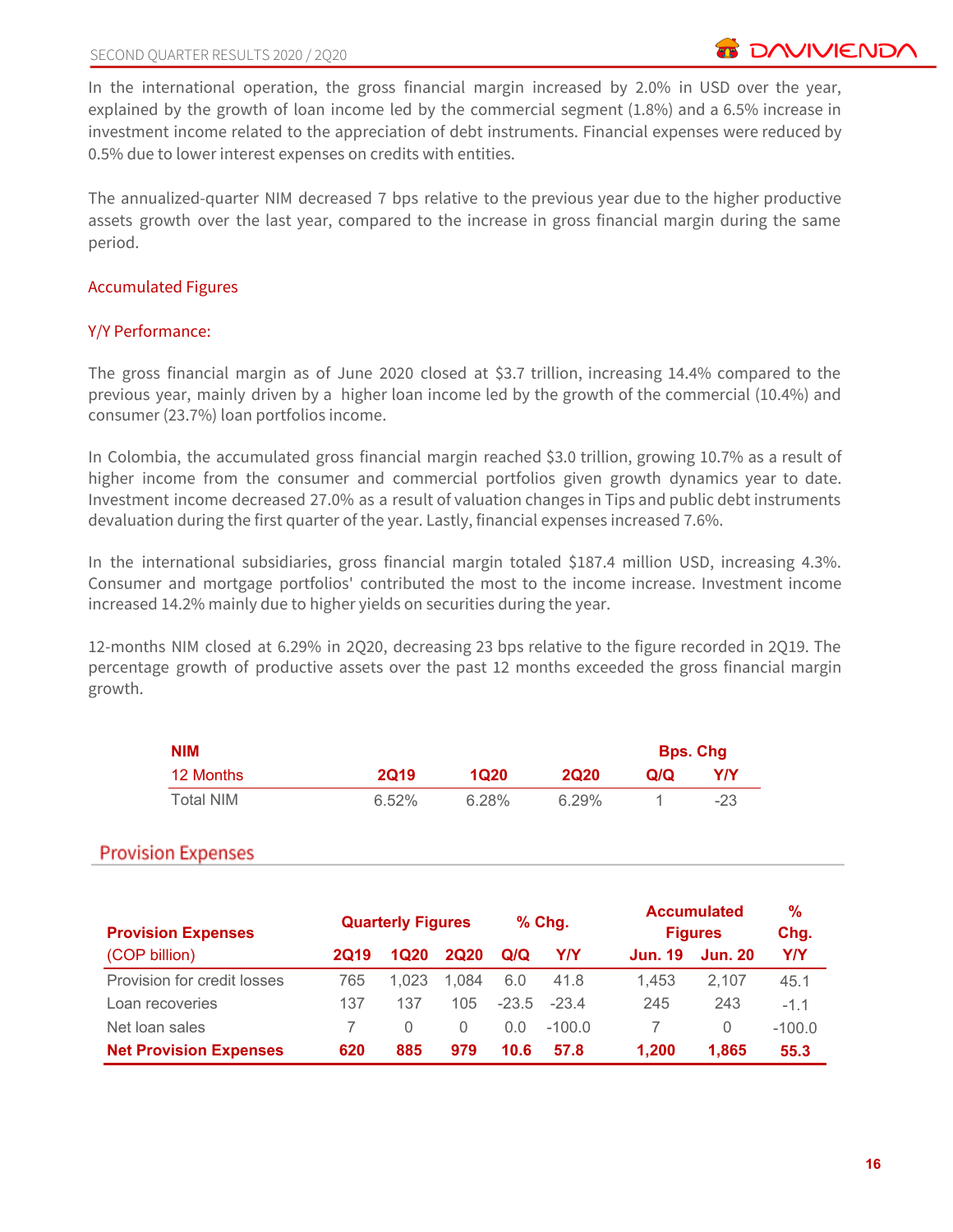#### Quarterly figures

#### Q/Q Performance:

Gross consolidated provision expenses went up to \$1.1 trillion in 2Q20, growing 6% relative to the previous quarter. This growth is related to updates in the expected credit loss model, including updated economic parameters, adjustments in stages classification, individual analysis to significant customers, as well as model calibration.

Loan recoveries decreased by 23.5%, mainly explained by customer relief measures and the economic slowdown in Colombia and Central America, which hinder the recovery process.

Provision expenses (net of recoveries) in 2Q20 closed at \$979 billion, 10.6% higher than the previous quarter.

Consequently, annualized Cost of Risk closed at 3.58%, rising 34 bps relative to 1Q20.

| <b>Cost of Risk</b>       | <b>Bps. Chg</b> |                   |             |     |     |
|---------------------------|-----------------|-------------------|-------------|-----|-----|
| <b>Annualized Quarter</b> | <b>2019</b>     | 1020              | <b>2020</b> | Q/Q | Y/Y |
| CoR                       |                 | 2.72% 3.24% 3.58% |             | :34 | 86  |

#### Y/Y Performance:

Over the last year, consolidated gross provision expenses grew 41.8%. In Colombia, provisions increased 43.4% due to higher provisions mainly in the consumer and the commercial portfolio. In international subsidiaries, gross provision expenses increased by 11.4%.

Consolidated loan recoveries decreased 23.4% in line with the quarter, which was mainly influenced by the slowdown of the economy which hinders recoveries. In Colombia, recoveries decreased 57,5% and in Central America there was a reduction of 3.3%.

Consequently, provision expenses (net of recoveries) in 2Q20 grew 57.8% year over year.

The annualized-quarter cost of risk increased 86 bps relative to 2Q19.

#### Accumulated Figures

#### Y/Y Performance:

As of June 2020, provision expenses (net of recoveries) reached \$1.9 trillion, increasing 55.3% relative to the accumulated figure for the same period in 2019. This performance is the result of increased provision expenses, lower recoveries, and a reduction in portfolio sales.

12-months Cost of Risk<sup>4</sup> closed at 2.83%, increasing 37 bps relative to the figure recorded a year earlier, reflecting increased provision expenses.

<sup>4</sup> 12-months Cost of Risk = Accumulated Provision Expenses (12 months) / Gross Loans (Quarter Balance).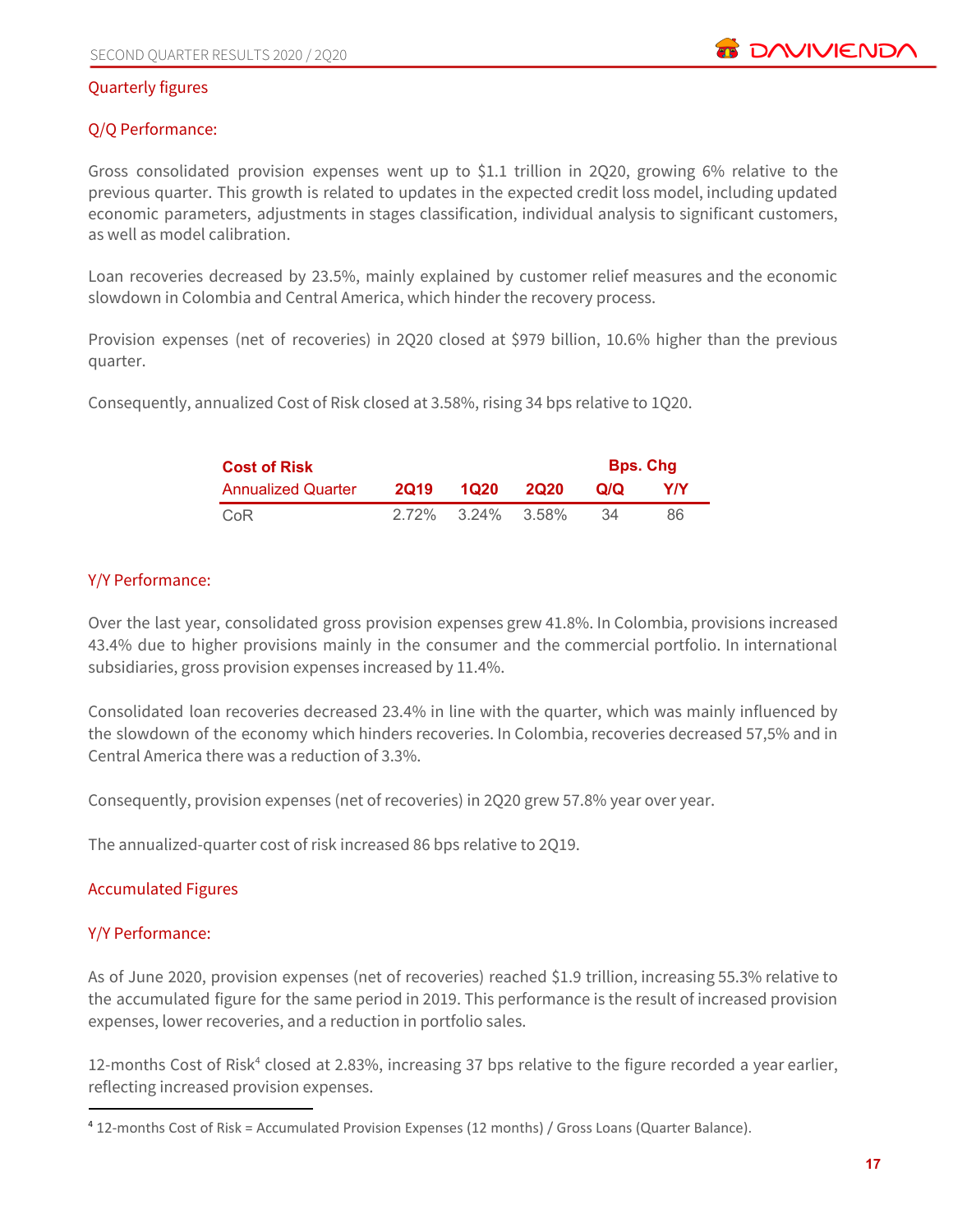

| <b>Cost of Risk</b> |             |                   | <b>Bps. Chg</b> |     |
|---------------------|-------------|-------------------|-----------------|-----|
| 12 months           | <b>2019</b> | 1020 2020         | O/O             | YIY |
| CoR                 |             | 2.46% 2.50% 2.83% | -32             | -37 |

# **Operating Income**

#### Quarterly figures

#### Q/Q Performance:

Net operating income reached nearly \$278.9 billion in 2Q20, decreasing 11.1% quarter over quarter, reflecting mainly lower service income (-38,1%) and net commission income (-9.2%) driven by customers' relief measures during the quarter.

In Colombia, operating income decreased by 9.5% as a result of the reduction in commission income related to the lowering and/or elimination of fees as part of the measures taken during the COVID crisis. In order to support our customers, the bank eliminated some charges related to withdrawals and transfers, along with the handling fee for debit cards during April, May, and June. Commission expenses increased mainly due to the distribution of subsidies through DaviPlata, a field in which Davivienda has been actively participating since the beginning of the crisis.

In Central America, the bank adopted similar actions related to fees. In this sense, operating income decreased by 22.6%, due to lower commission income related to banking services from El Salvador and lower transactional fees, given lower economic activity.

#### Y/Y Performance:

Operating income decreased by 19.2%, mainly explained by the reduction in net income derived from commissions and services compared to the figure reported for the same period of the previous year.

In Colombia, operating income decreased by 23.6% and in international subsidiaries by 20.5% as a result of the actions taken by the bank since the first quarter due to COVID-19 crisis.

# Accumulated Figures

#### Y/Y Performance:

Accumulated operating income as of June 2020 decreased by 9.6% compared to the previous year, mainly due to lower net commission income related to the fees exemption measures in the context of the COVID-19 crisis.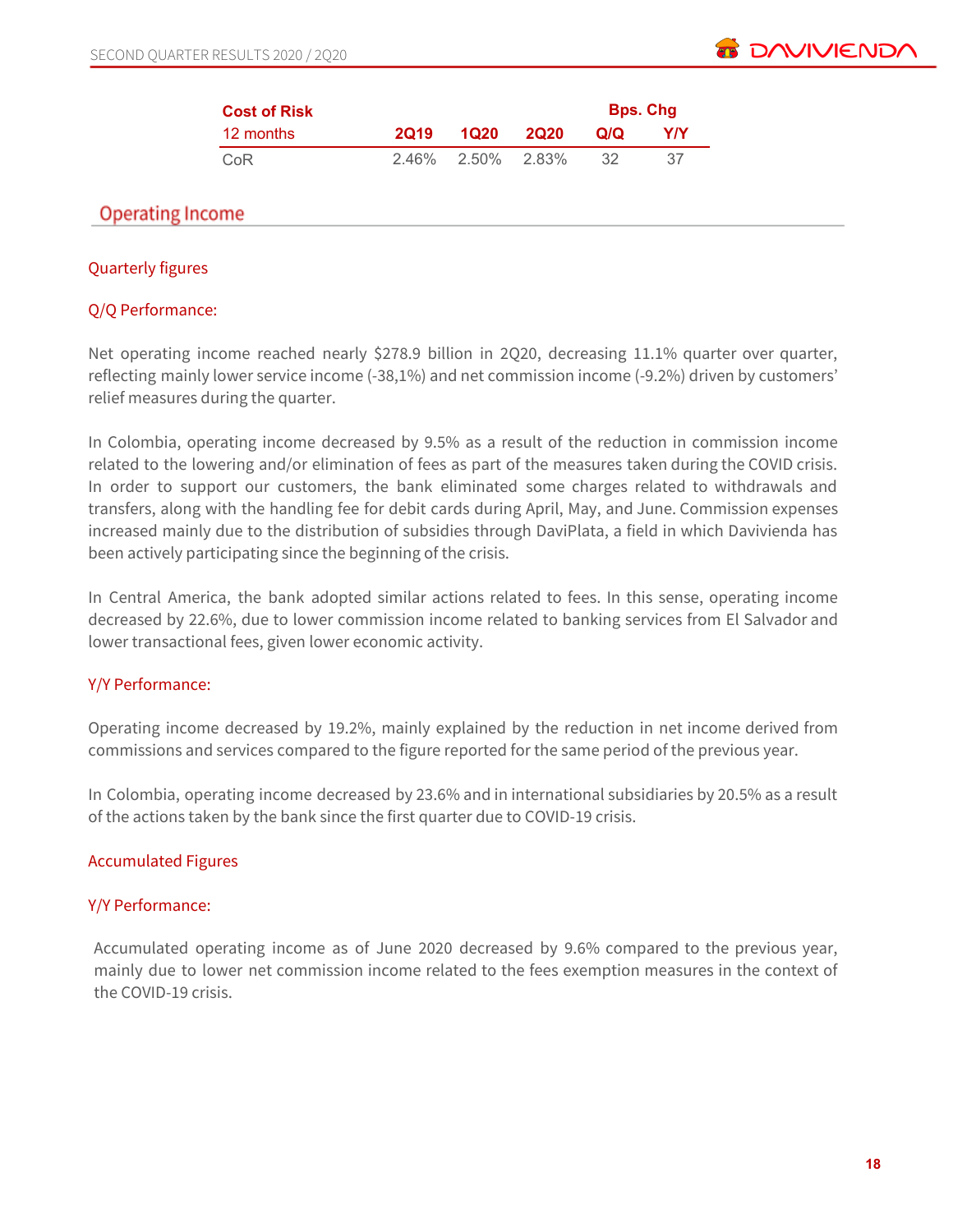# **Operating Expenses**

| <b>Operating Expenses</b>                     |             | <b>Quarterly Figures</b> |             |        | $%$ Chg. |                | <b>Accumulated</b><br><b>Figures</b> | %<br>Chg. |
|-----------------------------------------------|-------------|--------------------------|-------------|--------|----------|----------------|--------------------------------------|-----------|
| (COP billion)                                 | <b>2Q19</b> | <b>1Q20</b>              | <b>2Q20</b> | Q/Q    | Y/Y      | <b>Jun. 19</b> | <b>Jun. 20</b>                       | Y/Y       |
| <b>Personnel Expenses</b>                     | 375         | 413                      | 401         | $-2.9$ | 6.9      | 754            | 815                                  | 8.0       |
| Operating Expenses and<br>Others <sup>5</sup> | 517         | 567                      | 638         | 12.5   | - 23.5   | 1.006          | 1.205                                | 19.8      |
| <b>Total Expenses</b>                         | 892         | 981                      | 1.039       | 6.0    | 16.5     | 1,760          | 2.020                                | 14.8      |

# Quarterly figures

# Q/Q Performance:

Operating expenses reached \$1.0 trillion, increasing by 6.0% relative to the previous quarter, mainly due to higher operating expenses in Colombia.

Operating expenses and others recorded a 12.5% increase concentrated in Colombia, where the growth was 15.6% due to higher administrative expenses, related to higher services during the COVID crisis and the digital transformation. Alongwith donations, insurance policies and deposits insurance expenses increased. Personnel expenses decreased by 2.9%due to lower sales commissions and incentives in Colombia (-5.6%) and Central America (-3.4%).

As a consequence of higher operating expenses, the annualized-quarter cost-to-income ratio for the quarter closed at 48.7%, increasing 360 bps than the figure recorded in 1Q20.

| <b>Cost-to-Income</b>     |             |         |             | <b>Bps. Chg</b> |     |
|---------------------------|-------------|---------|-------------|-----------------|-----|
| <b>Annualized Quarter</b> | <b>2019</b> | 1020    | <b>2020</b> | O/Q             | YIY |
| Cost-to-Income            | $45.7\%$    | $451\%$ | 48.7%       | 360             | 303 |

# Y/Y Performance:

As of June 2020, operating expenses increased by 16.5% compared to the second quarter of 2019, driven by higher operating expenses and others that grew 23.5%. In Colombia, this growth resulted from higher expenses related to the COVID crisis, aligned with the quarterly results. Personnel expenses increased by 6.9% mainly due to the increase in wages implemented in January of every year.

Therefore, the higher consolidated operating expenses over the year resulted in a 303 bps increase of the annualized-quarter cost-to-income ratio relative to the figure recorded in 2Q19.

<sup>5</sup> Other expenses include amortization and depreciation, intangible amortization, taxes and deposits insurance.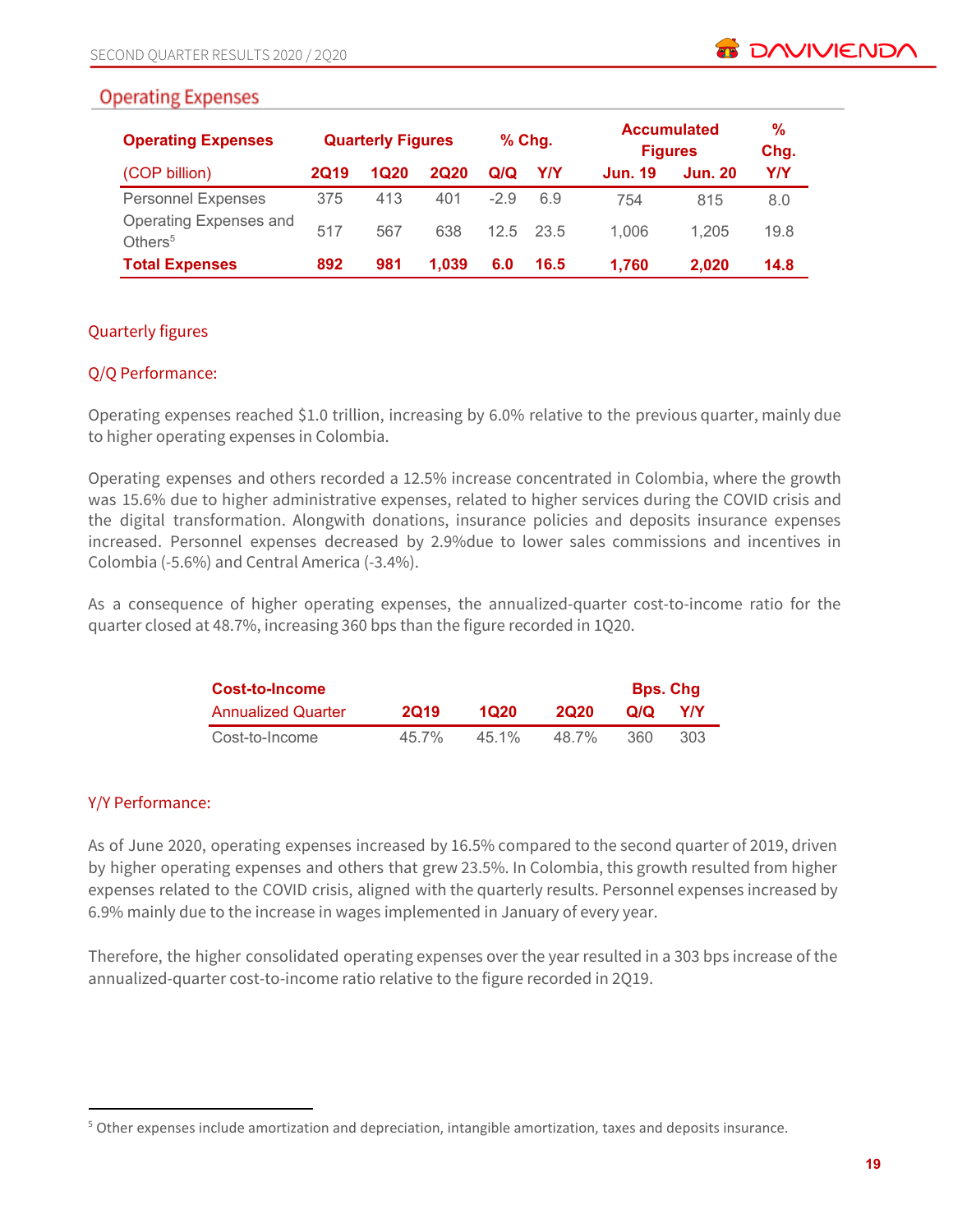#### Accumulated Figures

#### Y/Y Performance:

Accumulated operating expenses as of June 2020 reached \$2.0 trillion, increasing 14.8% compared to the same period of 2019. The increase in expenses was related to the digital strategy and COVID-19 related costs. Excluding these effects, operating expenses grew 8.2% compared to the previous year. Regarding increases in personnel expenses is mainly driven by wage adjustments made during the first quarter.

The 12-months cost-to-income ratio closed at 47.3% by the end of 2Q20 ,increasing 128 bps compared to a year earlier due to the growth of expenses over the past 12 months.

| Cost-to-Income |             |       |             | <b>Bps. Chg</b> |            |
|----------------|-------------|-------|-------------|-----------------|------------|
| 12 months      | <b>2019</b> | 1020  | <b>2020</b> | Q/Q             | <b>YIY</b> |
| Cost-to-Income | 46.0%       | 46.5% | 47.3%       | 75              | 128        |

#### Taxes

#### Quarterly figures

| <b>Tax Rate</b>           |          |       | <b>Pps. Chg</b> |         |        |
|---------------------------|----------|-------|-----------------|---------|--------|
| Quarter                   | 2019     | 1020  | <b>2020</b>     | Q/Q     | Y/Y    |
| <b>Effective Tax Rate</b> | $19.8\%$ | 28.9% | 1.9%            | $-27.0$ | $-179$ |

#### Q/Q Performance:

The income tax amounting to \$2.3 billion in 2Q20, decreased 97.4% over the quarter due to the 60.8% reduction of profits before taxes and the stability in the levels of tax-exempted income along with tax deductions.

#### Y/Y Performance:

The income tax decreased 97.4% relative to the second quarter of the previous year as a result of the reduction of profits by 72.5% and the stability in the levels of tax-exempted income.

#### Accumulated Figures

#### Y/Y Performance:

Accumulated income tax as of June 2020 reached \$93.5 billion, decreasing 61.3% compared to the same period of the previous year.

| <b>Tax Rate</b>           |         |         | Pps. Chg |
|---------------------------|---------|---------|----------|
| Accumulated               | Jun. 19 | Jun. 20 | Y/Y      |
| <b>Effective Tax Rate</b> | 25.2%   | 21.6%   | $-36$    |